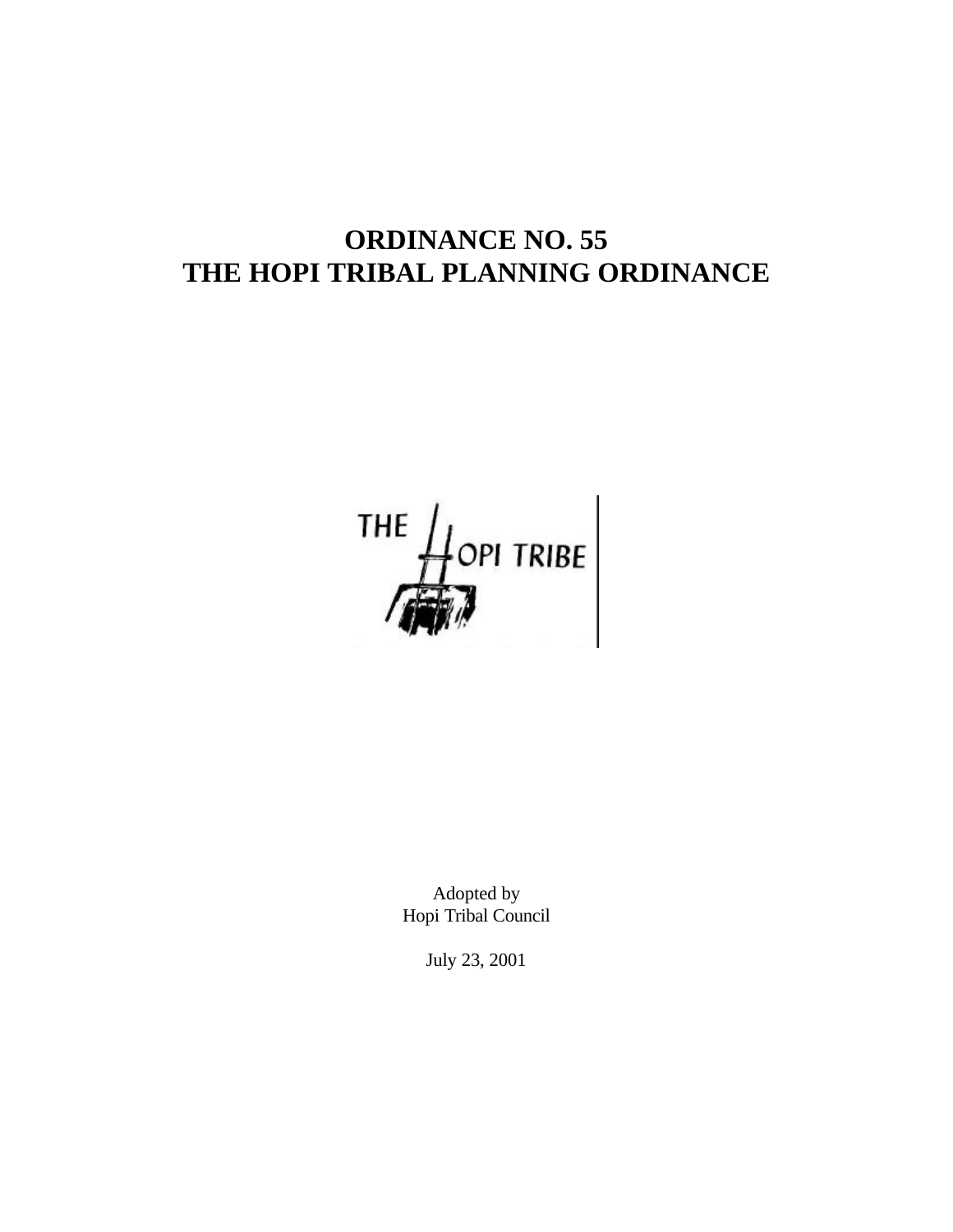# **TABLE OF CONTENTS**

| Section 1.1.5. Interests for Which Public and Private Entities                                                                                   |
|--------------------------------------------------------------------------------------------------------------------------------------------------|
|                                                                                                                                                  |
|                                                                                                                                                  |
|                                                                                                                                                  |
|                                                                                                                                                  |
|                                                                                                                                                  |
|                                                                                                                                                  |
|                                                                                                                                                  |
|                                                                                                                                                  |
| Section 2.1.5. Rules, Regulations, Orders, and Guidelines 10                                                                                     |
|                                                                                                                                                  |
| Section 3.1.1. Purpose of Tribal General and Specific Plans  12                                                                                  |
|                                                                                                                                                  |
|                                                                                                                                                  |
| Section 3.2.2. Scheduling, Scope, and Content of Tribal General Plans 12                                                                         |
| Section 3.2.3. Adoption and Amendment of General Plans  12                                                                                       |
| Section 3.2.5. Tribal Comprehensive Land Use and Transportation Plan 14                                                                          |
| Section 3.2.6. Tribal Strategic Land Use and Development Plan 14                                                                                 |
|                                                                                                                                                  |
| Section 3.3.2. Scheduling, Scope, and Content of Tribal Specific Plans  15<br>Section 3.3.3. Adoption and Amendment of Tribal Specific Plans  15 |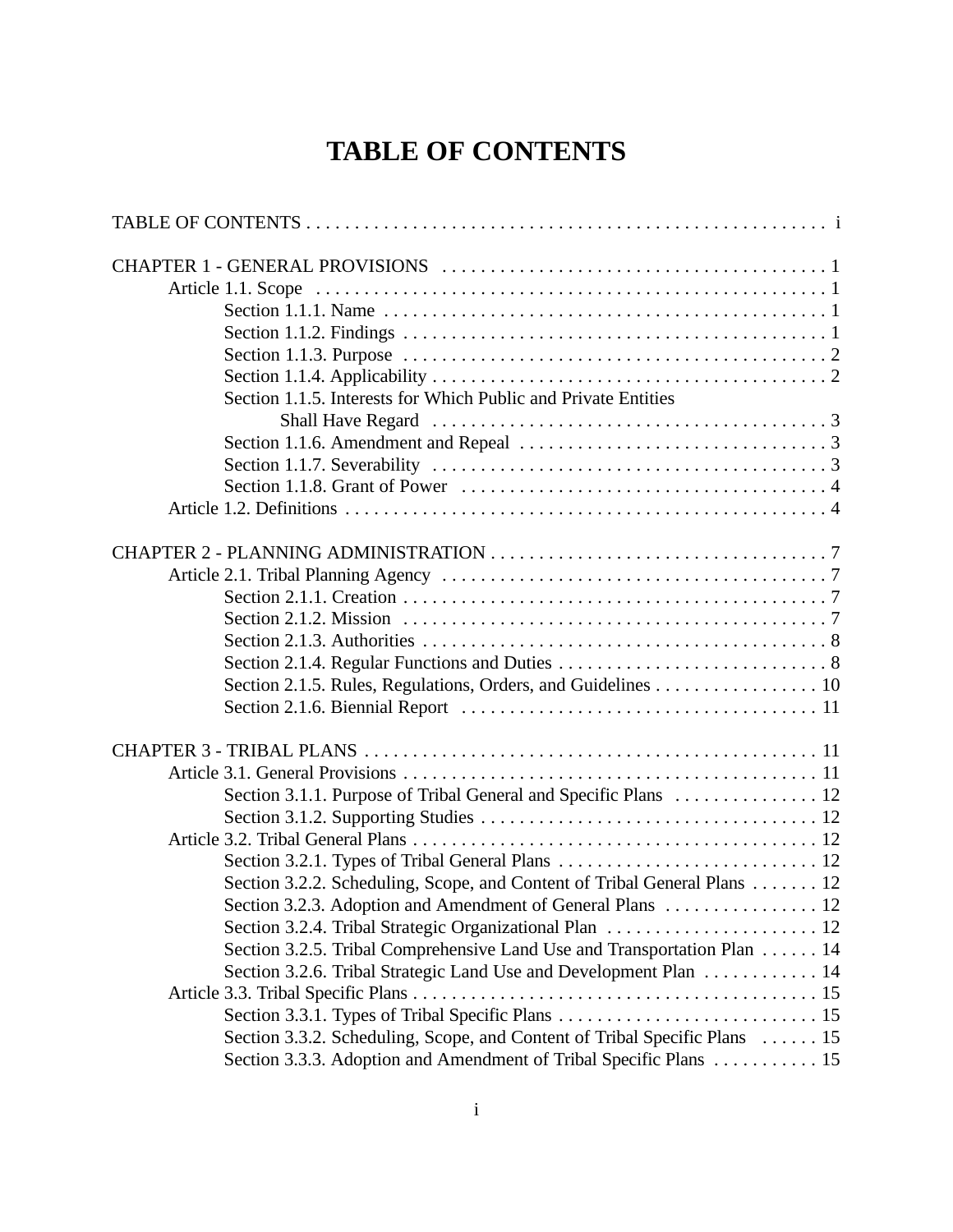| Section 3.4.2. Components and Contents of the Capital              |  |
|--------------------------------------------------------------------|--|
|                                                                    |  |
|                                                                    |  |
|                                                                    |  |
|                                                                    |  |
|                                                                    |  |
|                                                                    |  |
|                                                                    |  |
|                                                                    |  |
|                                                                    |  |
|                                                                    |  |
|                                                                    |  |
|                                                                    |  |
|                                                                    |  |
|                                                                    |  |
|                                                                    |  |
| Section 4.2.4. Summary Report of Pre-application Conference  22    |  |
|                                                                    |  |
|                                                                    |  |
| Section 4.3.1. Filing Land Development Permit Applications  22     |  |
| Section 4.3.2. Form of Land Development Permit Application 22      |  |
| Section 4.3.3. Content of Land Development Permit Applications  23 |  |
|                                                                    |  |
|                                                                    |  |
|                                                                    |  |
|                                                                    |  |
|                                                                    |  |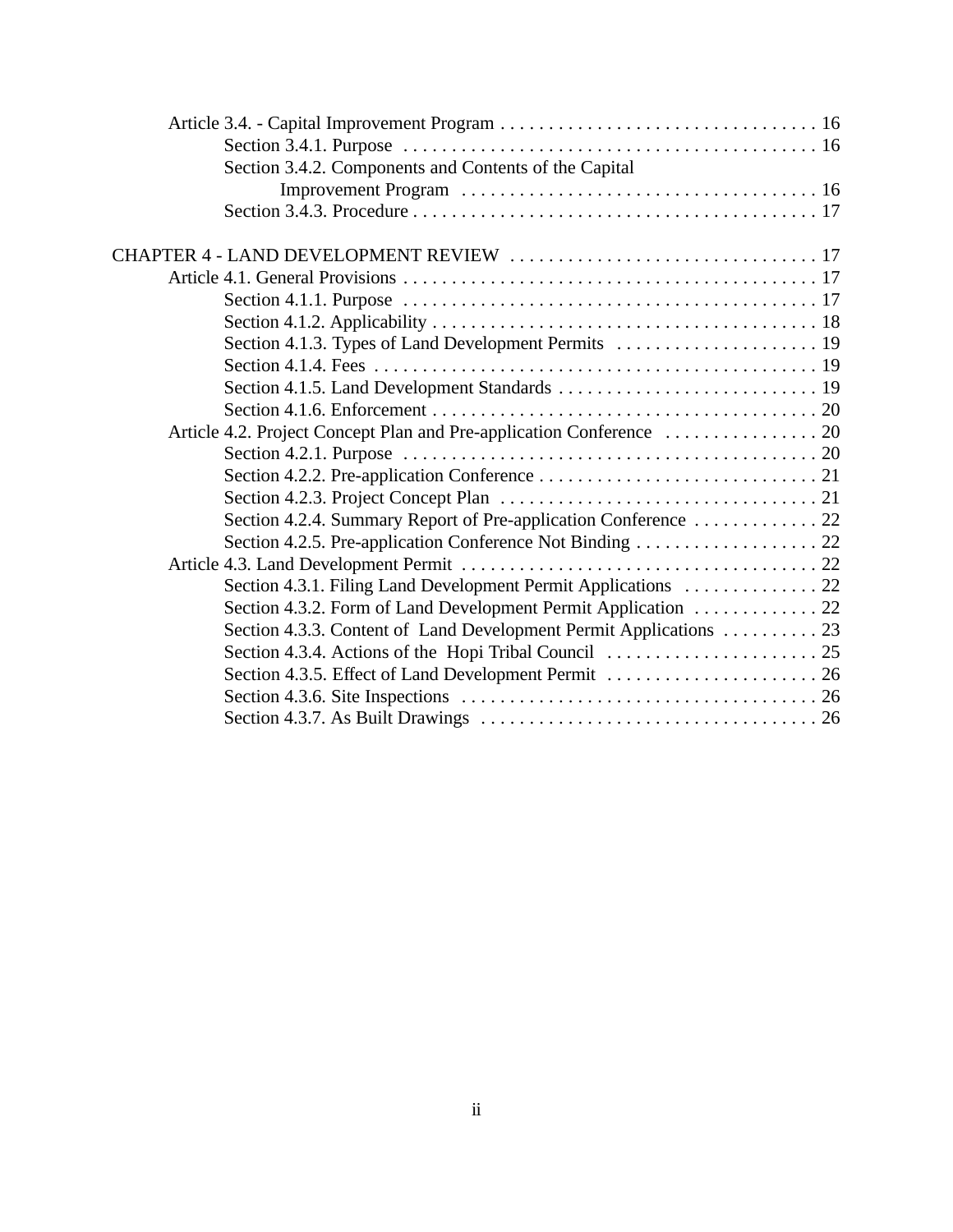# **ORDINANCE NO. 55 THE HOPI TRIBAL PLANNING ORDINANCE CHAPTER 1 - GENERAL PROVISIONS**

# **Article 1.1. Scope**

# **Section 1.1.1. Name**

This Ordinance shall be known as The Hopi Tribal Planning Ordinance.

# **Section 1.1.2. Findings**

The Hopi Tribal Council finds:

- (1) That growth and development on the Hopi Reservation and other Hopi land may have unintended impacts and that when considered cumulatively, these impacts may adversely affect the public health, safety, and general welfare. Impacts may include, but are not limited to inadequate and overcrowded housing; incremental and low quality development; incompatible adjacent land uses; excessive infrastructure development costs; air and water pollution; contamination of soil; accumulation of wastes and hazardous substances; excessive noise and odors; excessive runoff, erosion, and sedimentation; congestion of public ways; flooding, fire, and other safety hazards; shortages of adequate water supplies, sanitary facilities, police and fire protection, or other essential public services; and destruction of wildlife and their habitats; and
- (2) That the proper exercise of Hopi Tribe's planning and regulatory powers promotes the general welfare of the Hopi People by protecting and enhancing the overall quality of community places within the Hopi Reservation and on other Hopi land by separating incompatible and encouraging compatible land uses; supporting community design that favors public transit and pedestrians; matching development with provision of adequate public infrastructure and services; decreasing public infrastructure and services development costs; promoting a variety of types and affordability of housing; increasing efficiency in transportation systems and networks; lessening the use of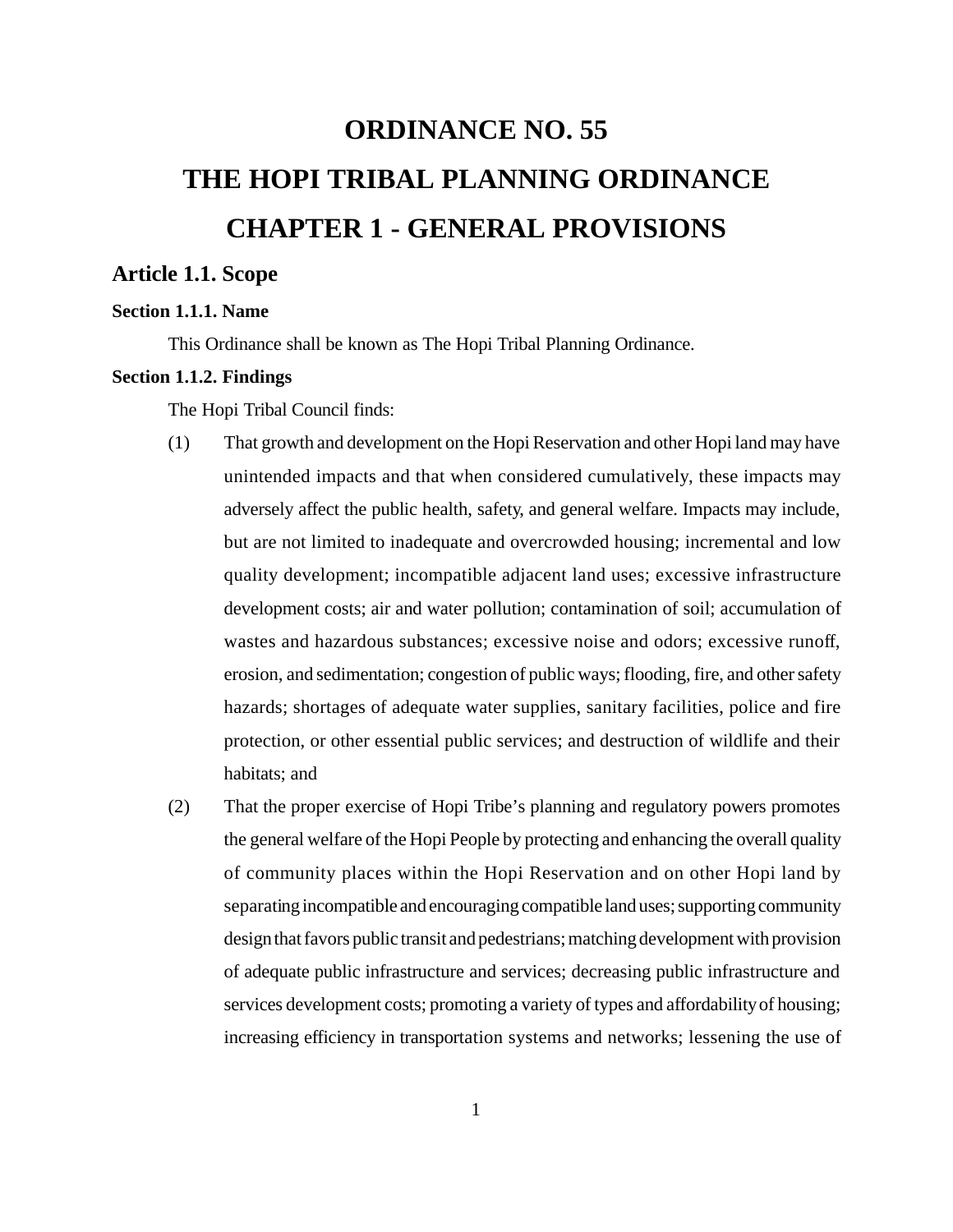energy; reducing the effects of natural hazards on life, property, and infrastructure; conserving critical natural and cultural heritage resources and wildlife; preserving open spaces; maintaining an attractive aesthetic environment; and supporting the balanced economic viability of settled and rural areas.

## **Section 1.1.3. Purpose**

The purposes of this Ordinance include, but are not limited to:

- (1) Requiring the Hopi Tribe, through its government, to:
	- (a) adopt, maintain, update and implement in five year cycles an internally consistent set of General and Specific Plans that establish policy frameworks in various areas of tribal government activity;
	- (b) create a development review process and the authority for supporting regulations; and
	- (c) schedule execution of Capital Development Projects through a Capital Improvement Program;
- (2) Providing for fair planning and decision making processes by the Hopi Tribe by making those processes open, accessible, timely, and efficient;
- (3) Encouraging cooperation and coordination among the various interests in the Hopi Tribe's planning and development processes;
- (4) Establishing an administrative process and regulatory review of planning and development decisions;
- (5) Establishing a system for permanently recording development decisions that will enable efficient and accurate dissemination of this information;
- (6) Authorizing the creation of a Tribal Planning Agency; and
- (7) Establishing a depository library of all Tribal planning documents.

#### **Section 1.1.4. Applicability**

This Ordinance, subject to Article VII - Land, of the Hopi Constitution and fully respecting the jurisdiction and rights of the villages and clans in the traditional Hopi practices of village and clan land assignment, applies to all Persons undertaking community planning and development activity on the Hopi Reservation and all other Hopi land interests.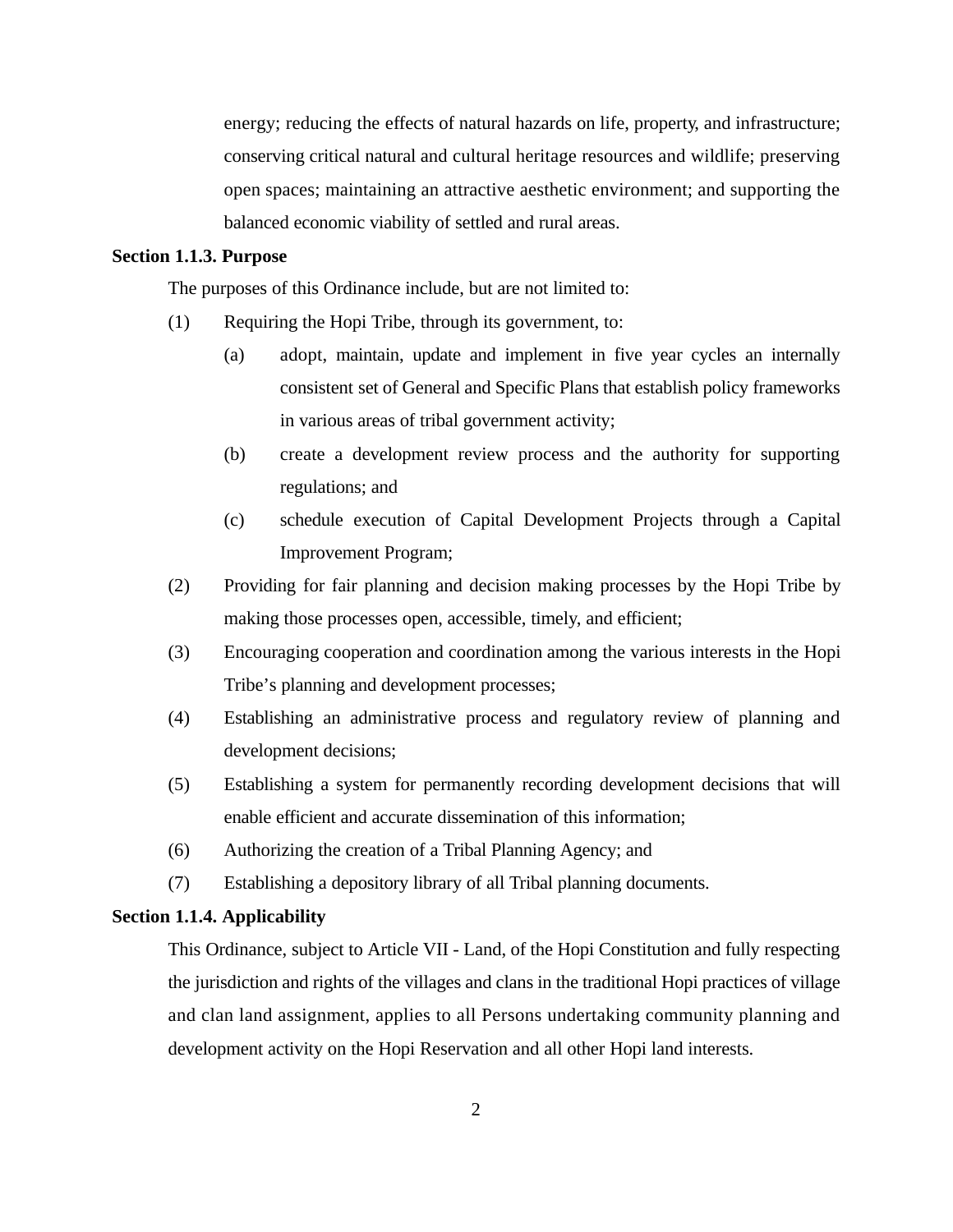#### **Section 1.1.5. Interests for Which Public and Private Entities Shall Have Regard**

In order to achieve the purposes of Section 1.1.3. and in the exercise of the Hopi Tribe's sovereignty and self -determination, all Persons shall have regard for, among other things, the following Tribal interests in their community and land use related planning, land subdivision, or site development activities on Hopi lands:

- (1) Promotion of the public health, safety, or general welfare of all Tribal members;
- (2) Adequate provision of Community and Public Services at a Regional scale;
- (3) Adequate provision of a full range of housing opportunities for persons of all income levels;
- (4) Adequate provision of employment opportunities;
- (5) Adequate, cost-effective provision and efficient use, operation, and maintenance of transportation, sewage and water services, and waste management systems;
- (6) Adequate provision and distribution of educational, health, cultural, and recreational facilities;
- (7) Protection of agricultural resources and land;
- (8) Conservation and management of natural resources and the mineral resource base;
- (9) Protection of ecosystems, including natural areas, features, and functions;
- (10) Conservation of features of significant architectural, traditional cultural heritage, historical, or archaeological interest; and
- (11) Coordination of planning activities of public bodies.

#### **Section 1.1.6. Amendment and Repeal**

This Ordinance may be amended by the Hopi Tribal Council from time to time. This Ordinance supercedes and replaces all previous planning procedure and/or land use regulation enactments of the Hopi Tribal Council and any other enactments whose terms necessarily conflict with the terms of this Ordinance.

#### **Section 1.1.7. Severability**

If any section or provision of this Ordinance or application thereof to any situation or Person shall be held invalid or unenforceable by any court of competent jurisdiction, such holding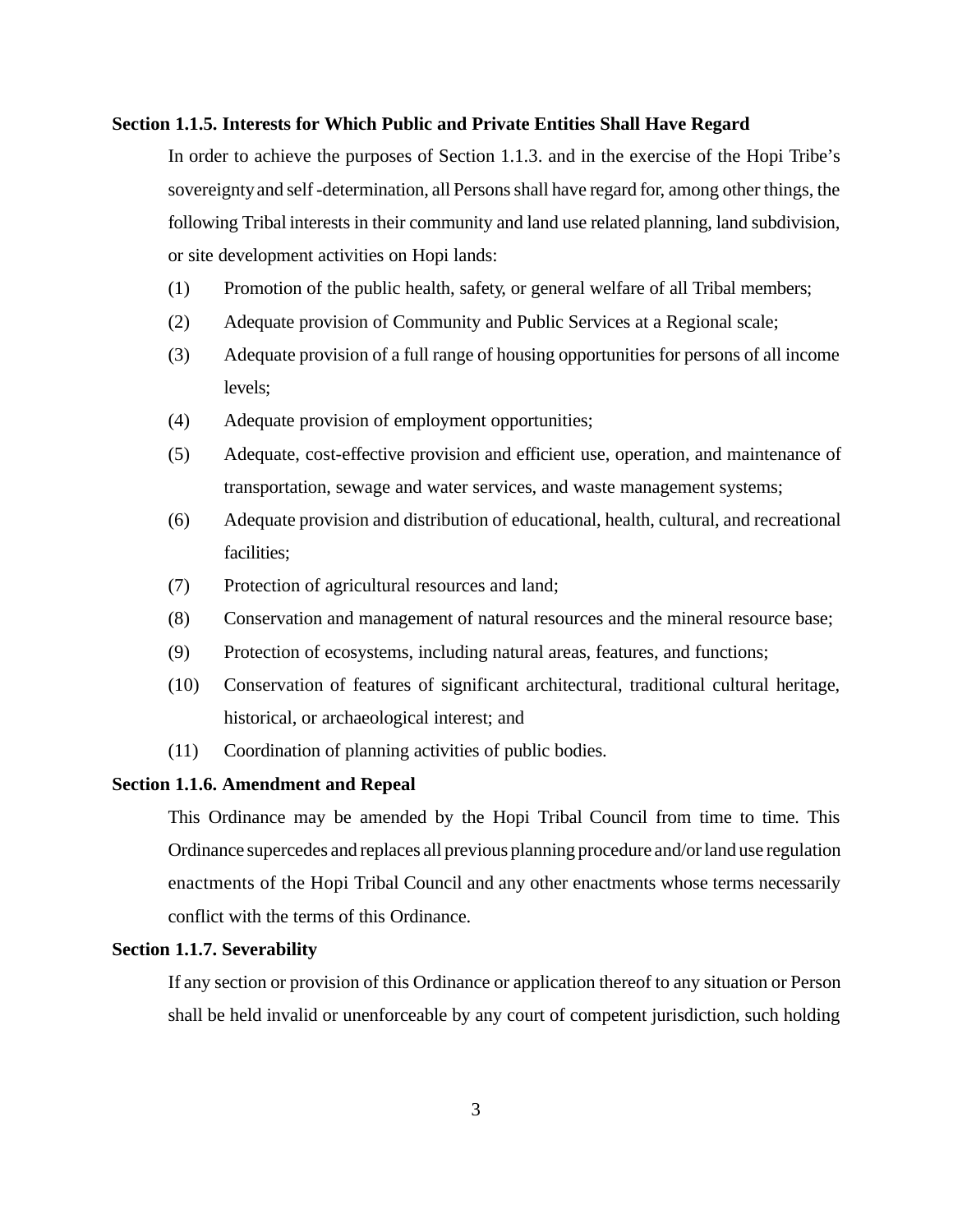shall not invalidate or render unenforceable any other section or provision of this Ordinance or its application to other situations or Persons.

# **Section 1.1.8. Grant of Power**

This Ordinance authorizes each Local Government to, consistent with this Ordinance and subject to ARTICLE VI, SECTION 1(l) of the Constitution and By-laws of the Hopi Tribe:

- (1) Establish its own planning agency;
- (2) Plan or otherwise direct, guide, regulate, encourage, or undertake the development of land and land uses within its jurisdiction in accordance with its own established provisions; and
- (3) Prepare its own planning ordinances, bylaws, regulations, polices, rules, guidelines and local procedures.

# **Article 1.2. Definitions**

As used in this Ordinance, the following words and terms shall have the meanings specified herein.

- (1) "Bulk Restrictions" mean the standards and controls that establish the maximum size of buildings and structures on a lot or site and the buildable area within which the building can be located, including coverage, setbacks, height, floor area ratio, and yard requirements.
- (2) "Capital Improvement Project" means any construction, building or infrastructure project that will be owned by a governmental unit and purchased or built with direct appropriations from the governmental unit, or with bonds backed by its full faith and credit, or, in whole or in part, with Federal or other public funds, or in any combination thereof. A project may include construction, installation, project management or supervision, project planning, engineering, or design, and the purchase of land or interests in land. The original cost of such project shall exceed ten thousand dollars (\$10,000).
- (3) "Chairman" or "Tribal Chairman" means the Chairman of the Hopi Tribe.
- (4) "Community Development" means development that makes intensive use of land for the location of buildings, other structures, and impermeable surfaces to such a degree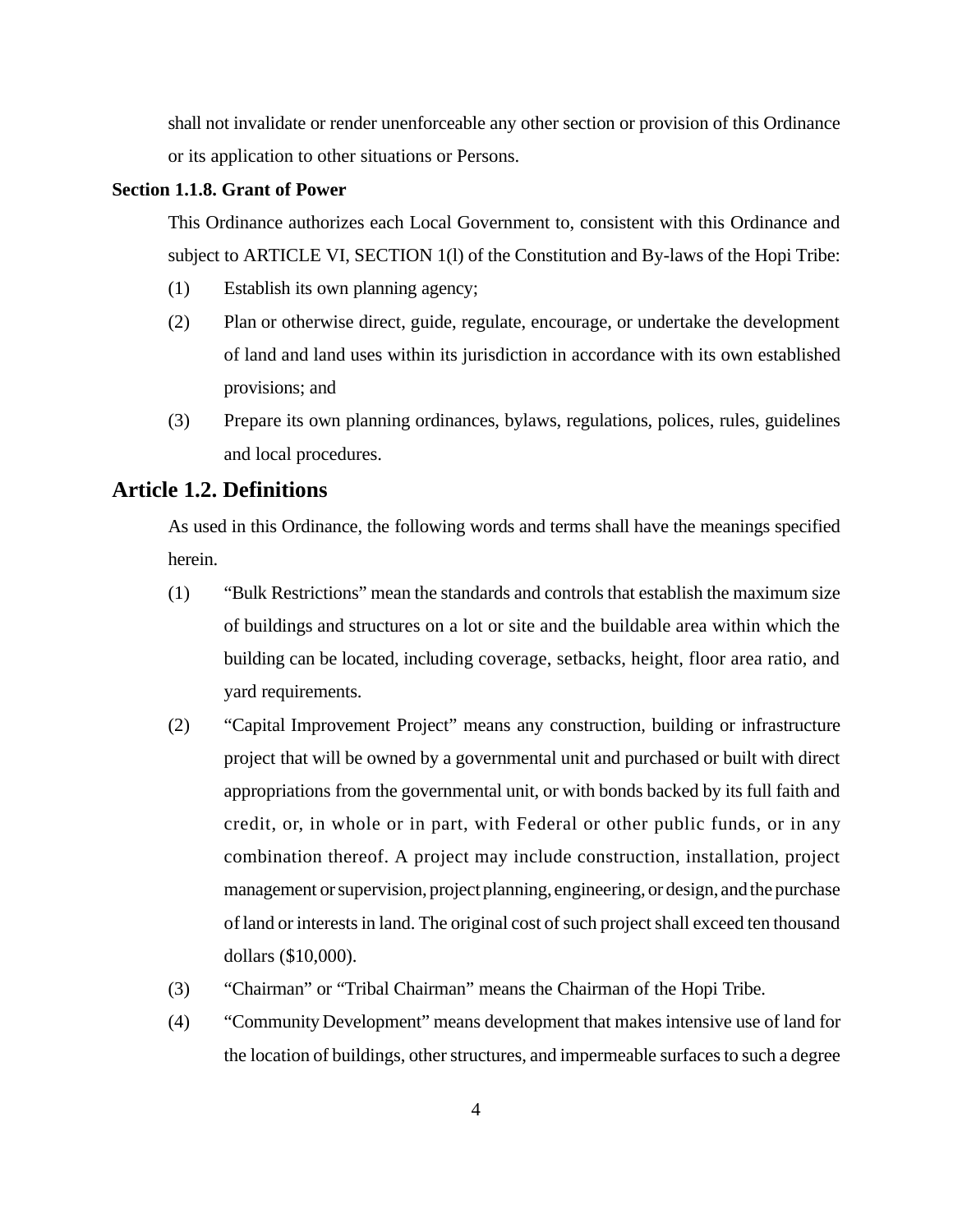as to be incompatible with the primary use of such land for the production of food, fiber, or other agricultural products, or the extraction of mineral resources and that, when allowed to spread over wide areas, typically requires community services.

- (5) "Community Growth Area" means an area delineated in accordance with the goals, policies, and guidelines in the Tribal Comprehensive Land Use and Development Plan within which Community Development is encouraged and outside of which Community Development is discouraged. A Community Growth Area shall allow existing or proposed land uses at minimum densities and intensities sufficient to permit Community Development that is projected for the region for the succeeding twenty (20) year period and existing or proposed Community Services to adequately support that Community Development.
- (6) "Community Services" or "Public Services" mean those activities, facilities, and utilities that are provided to land use densities and intensities that meet public demand or need, and that are not normally associated with rural land use. Community Services may include, but are not limited to: the provision of sanitary sewers and the collection and treatment of sewage; the provision of water lines and the pumping and treatment of water; solid waste collection; fire and police protection; parks, recreation, and open space; streets and roads; public transit; and other activities, facilities, and utilities of a settled community nature, such as storm water management or flood control.
- (7) "Council" or "Tribal Council" mean the Hopi Tribal Council.
- (8) "Development" means any land division or subdivision; land preparation; building, construction, installation, or improvement to land; any material change in the use or appearance of any improvement or in the land itself; any change in the intensity or use of land or existing improvement, such as an increase in the number of dwelling units in a structure or a change to a commercial or industrial use from a less intensive use; or any activity that alters a woodland, wetland, stream, wash, lake, endangered species habitat, aquifer or other natural resource area.
- (9) "Goal" means a desired state of affairs to which planned effort is directed.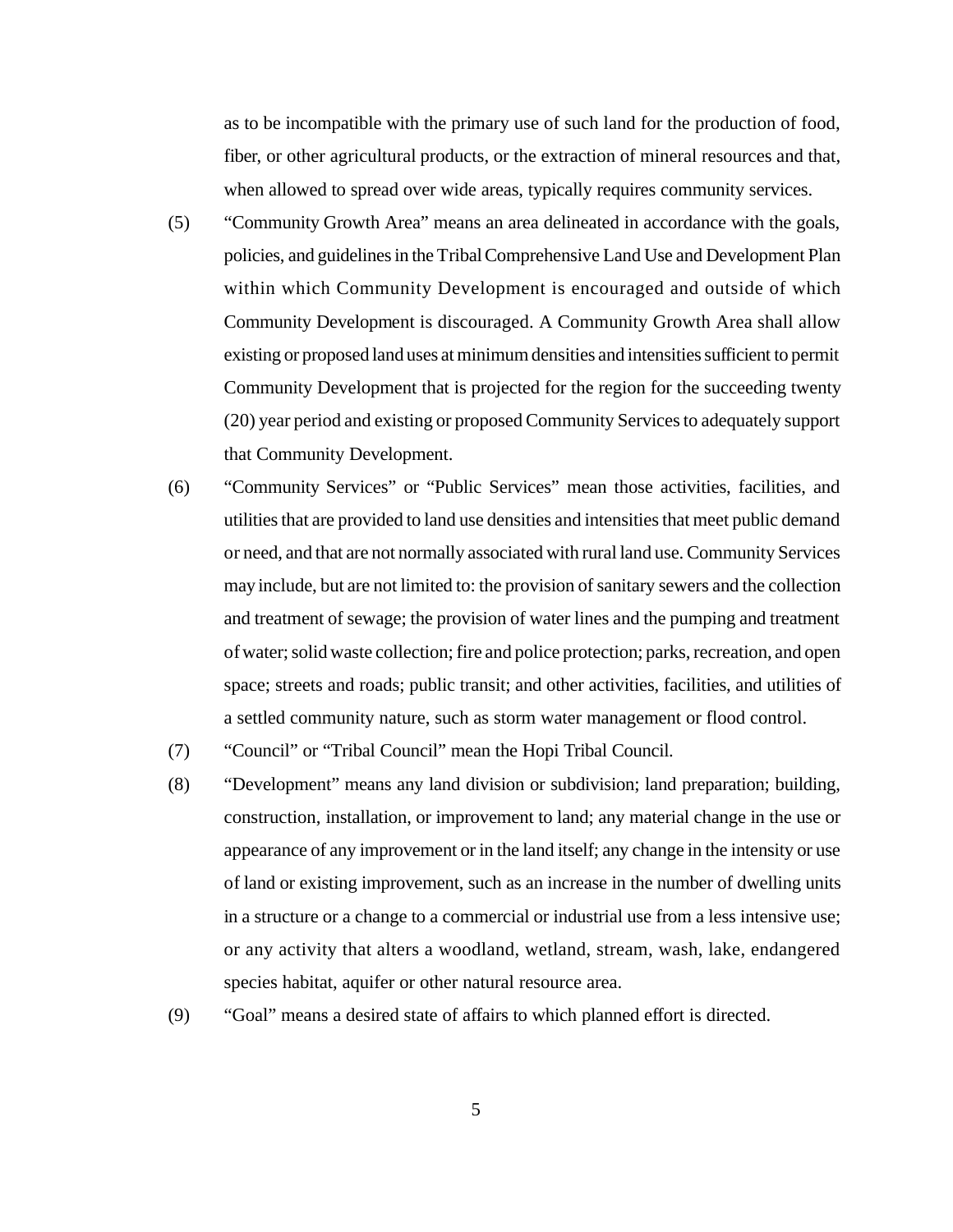- (10) "Guideline" means an agency statement or a declaration of policy that the agency intends to follow, which does not have the force or effect of law and which binds the agency but does not bind any other Person.
- (11) "Local Government" means any Hopi village, tribally incorporated community, or other general purpose Hopi political subdivision within the external boundaries of the Hopi Reservation exclusive of Navajo and Coconino Counties.
- (12) "Person" means any natural individual; corporation; partnership; limited liability company; joint venture; association; club; company; estate; trust; political subdivision; Tribal, Federal, State, County, Local Government or other government unit or agency, or other entity of any kind.
- (13) "Plan" means a document, adopted by an agency, that contains, in text, maps, and/or graphics, a method of proceeding, based on analysis and the application of foresight, to guide, direct, or constrain subsequent actions, in order to achieve goals. A plan may contain goals, policies, guidelines, and standards.
- (14) "Planned Community Development" means any new area of contiguous, mixed-use lots and parcels to be planned, developed, maintained and governed as a single development unit.
- (15) "Policy" means a general rule for action focused on a specific issue, derived from more general goals.
- (16) "Project Concept Plan" means a plan outlining general, rather than detailed, development intentions. It describes the basic parameters of a major development proposal, rather than giving full engineering details. As such, it allows general intentions to be proposed and discussed without the extensive costs involved in submitting a detailed proposal.
- (17) "Regional" means the geographic territory that encompasses the whole area of influence of a program or impact of a problem to be addressed, usually transcending the boundaries of any single local government.
- (18) "Standard" means a criterion that defines the meaning of a policy by providing a way to measure its attainment.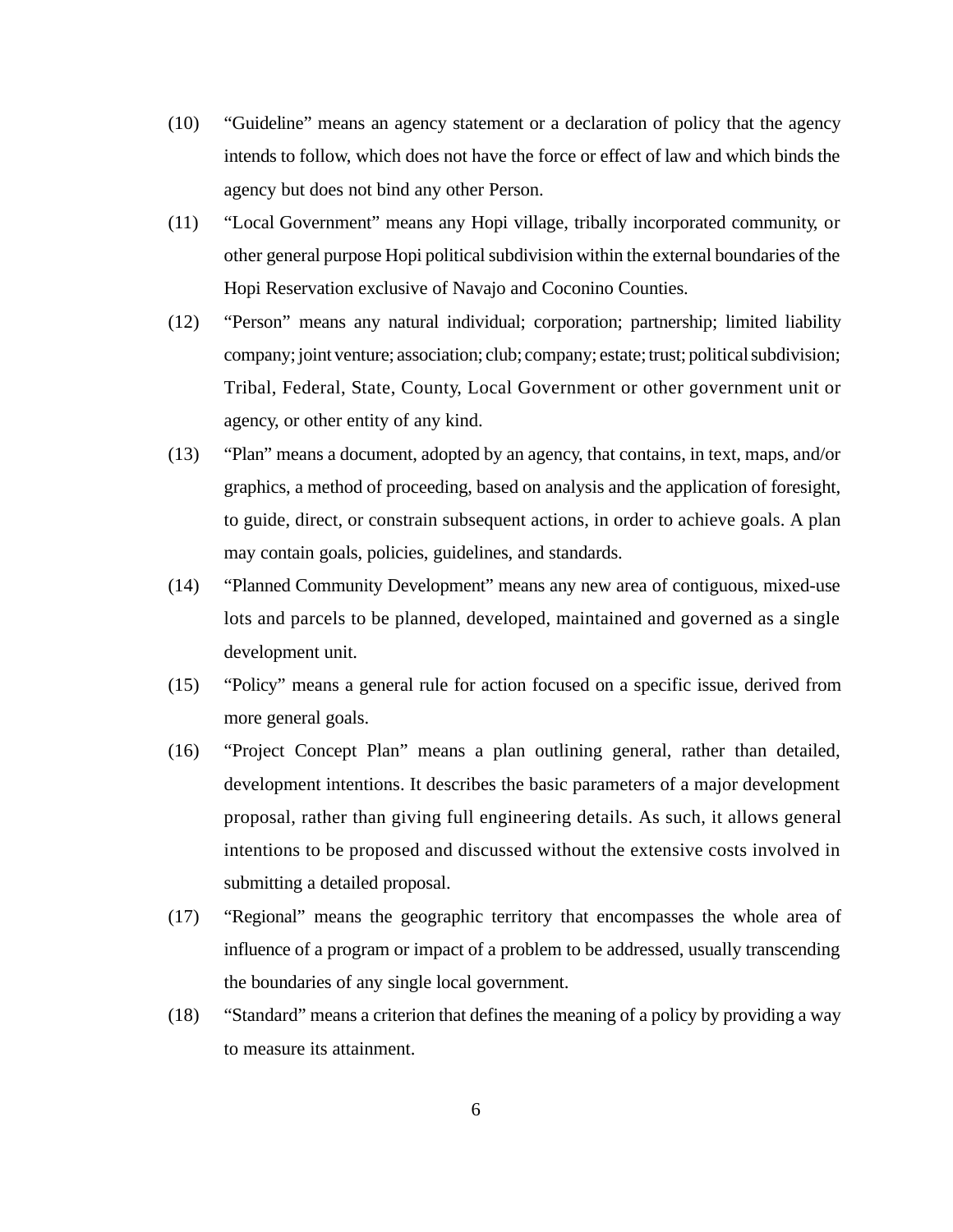- (19) "Tribe" or "Tribal" means the Hopi Tribe.
- (20) "Tribal Agency" means any department, office, program, commission, board, authority or other administrative unit of the Hopi Tribe.
- (21) "Tribal Capital Improvement Budget" or "Capital Improvement Budget" means the annual budget for capital improvements proposed by the Tribal Budget Oversight Team, or its successors, and approved by the Hopi Tribal Council.
- (22) "Tribal Capital Improvement Plan" or "Capital Improvement Plan" means the schedule of proposed capital improvement expenditures in years two (2) through five (5) of the Capital Improvement Program.
- (23) "Tribal Capital Improvement Program" or "Capital Improvement Program" means the five (5) year schedule of capital improvements for the Tribe, the first year of which is the capital budget. The Capital Improvement Program is a proposed plan of expenditures and, except for the capital improvements included in the Capital Improvement Budget, shall not constitute an obligation or promise by the Tribe to undertake projects or appropriate funds for any project in years two to five of the schedule.
- (24) "Tribal Planning Agency" means the Office of Community Planning and Economic Development and its successors.

# **CHAPTER 2 - PLANNING ADMINISTRATION**

# **Article 2.1. Tribal Planning Agency**

#### **Section 2.1.1. Creation**

A Tribal Planning Agency is hereby created.

#### **Section 2.1.2. Mission**

The mission of the Tribal Planning Agency shall include, but not be limited to, management of the process of Hopi tribal growth in relation to the use and development of Hopi land and resources. In so doing the department will plan and direct programs of Hopi social and economic change that are driven by community determined goals and values.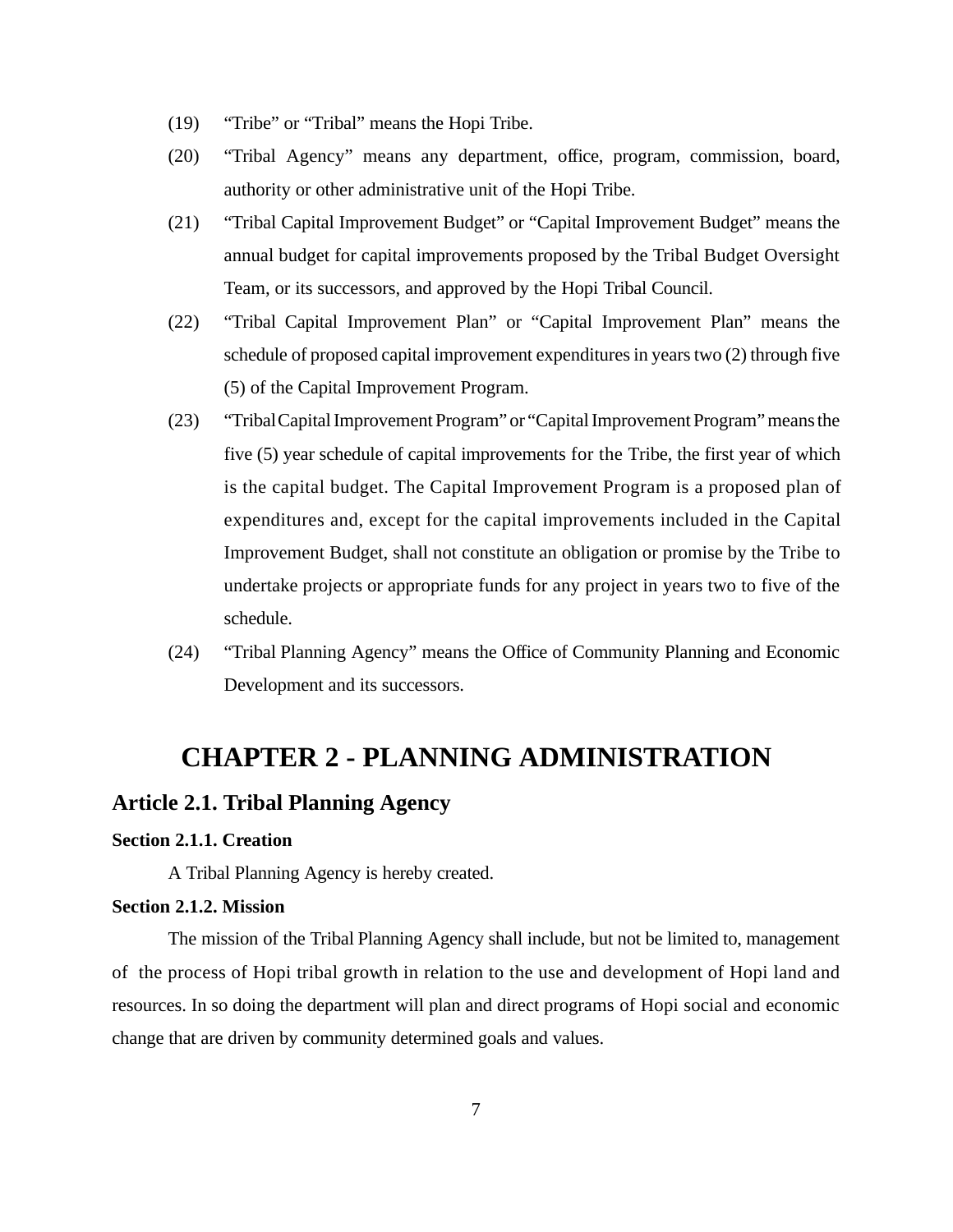## **Section 2.1.3. Authorities**

The Tribal Planning Agency is authorized to:

- (1) Undertake general and specific planning projects for the Hopi Tribe;
- (2) Undertake general and specific planning projects for Local Governments;
- (3) Conduct demographic and socioeconomic research in support of plan-making;
- (4) Inventory and map geographic features and constraints in support of plan-making;
- (5) Conduct planning and policy research in support of plan-making;
- (6) Implement plans through:
	- (a) setting land development regulations;
	- (b) issuing Land Development Permits as approved by the Hopi Tribal Council; and
	- (c) establishing Tribal Capital Improvement Programs;
- (7) Receive, review, and maintain a depository of all Tribal and Local Government community, land use, infrastructure development, public facility development, and related planning documents or studies;
- (8) Adopt and issue planning related rules, regulations, orders, and guidelines;
- (9) Charge reasonable fees for conducting Land Development Review processes and issuing Land Development Permit Applications; and
- (10) Manage its internal affairs.

# **Section 2.1.4. Regular Functions and Duties**

The Tribal Planning Agency shall have the following regular functions and duties:

- (1) Prepare and maintain General Plans for the Hopi Tribe;
- (2) Prepare and maintain Specific Plans for the Hopi Tribe;
- (3) Prepare and maintain a Capital Improvement Program for the Hopi Tribe;
- (4) Prepare or assist in preparation of Local Government General and Specific Plans;
- (5) Provide technical assistance in community planning and economic development to Local Governments;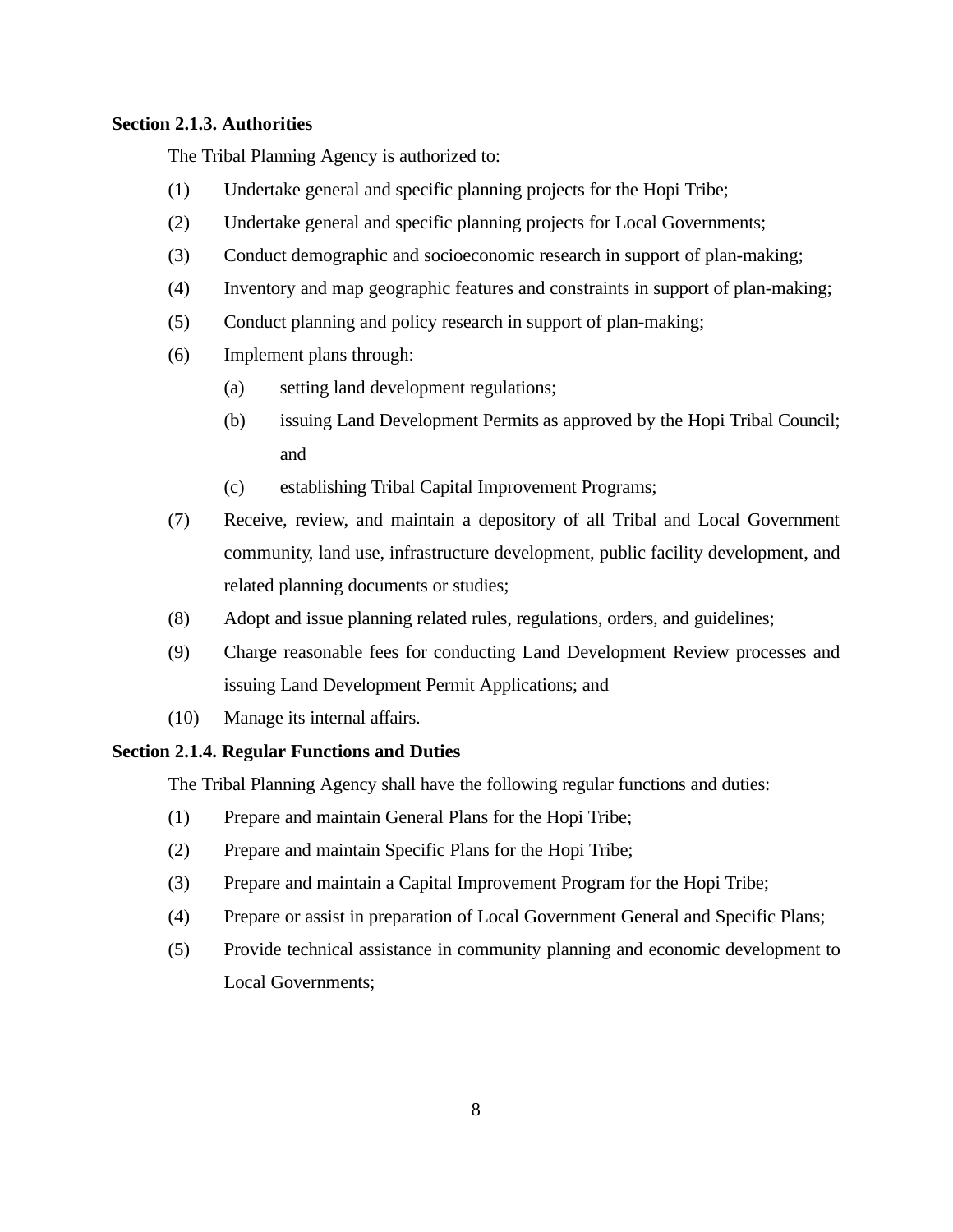- (6) Receive, review, evaluate, and report on all comprehensive, strategic, land use, land management, resource management and land development plans prepared by any Tribal Agency or Local Government;
- (7) Coordinate planning initiatives and activities of Tribal, Federal, State, County, and Local Government agencies with adopted Tribal Plans;
- (8) Maintain a depository of all planning documents and studies prepared by Tribal Agencies or Local Government;
- (9) Harmonize the Hopi Tribe's planning initiatives and activities with the planning activities of Federal, State, County and Local Government;
- (10) Harmonize the Hopi Tribe's planning initiatives and activities with the planning activities of other Indian tribes and nations;
- (11) Cooperate with and assist Federal government agencies in the execution of their planning and regulatory functions in order to harmonize their activities with the Tribal Plans;
- (12) Conduct, as necessary, special studies and undertake planning and economic development related research;
- (13) Participate in Federal, National, State, and Regional planning programs;
- (14) Engage in programs of public information and communication regarding the Tribal Planning Agency's activities;
- (15) Ensure widespread public participation in Tribal planning processes;
- (16) Provide education and training programs in planning and related topics to employees of Tribal, Federal, State, Regional, and Local Government agencies and to elected and appointed Tribal officials;
- (17) Gather, tabulate, analyze, and periodically publish information and reports on the location and pace of development on Hopi Tribal land including, but not limited to, information on population, housing, economic activity, and development permit data;
- (18) Develop and maintain databases of Tribal demographic data;
- (19) Develop and maintain databases of Tribal facilities and Capital Improvement Projects;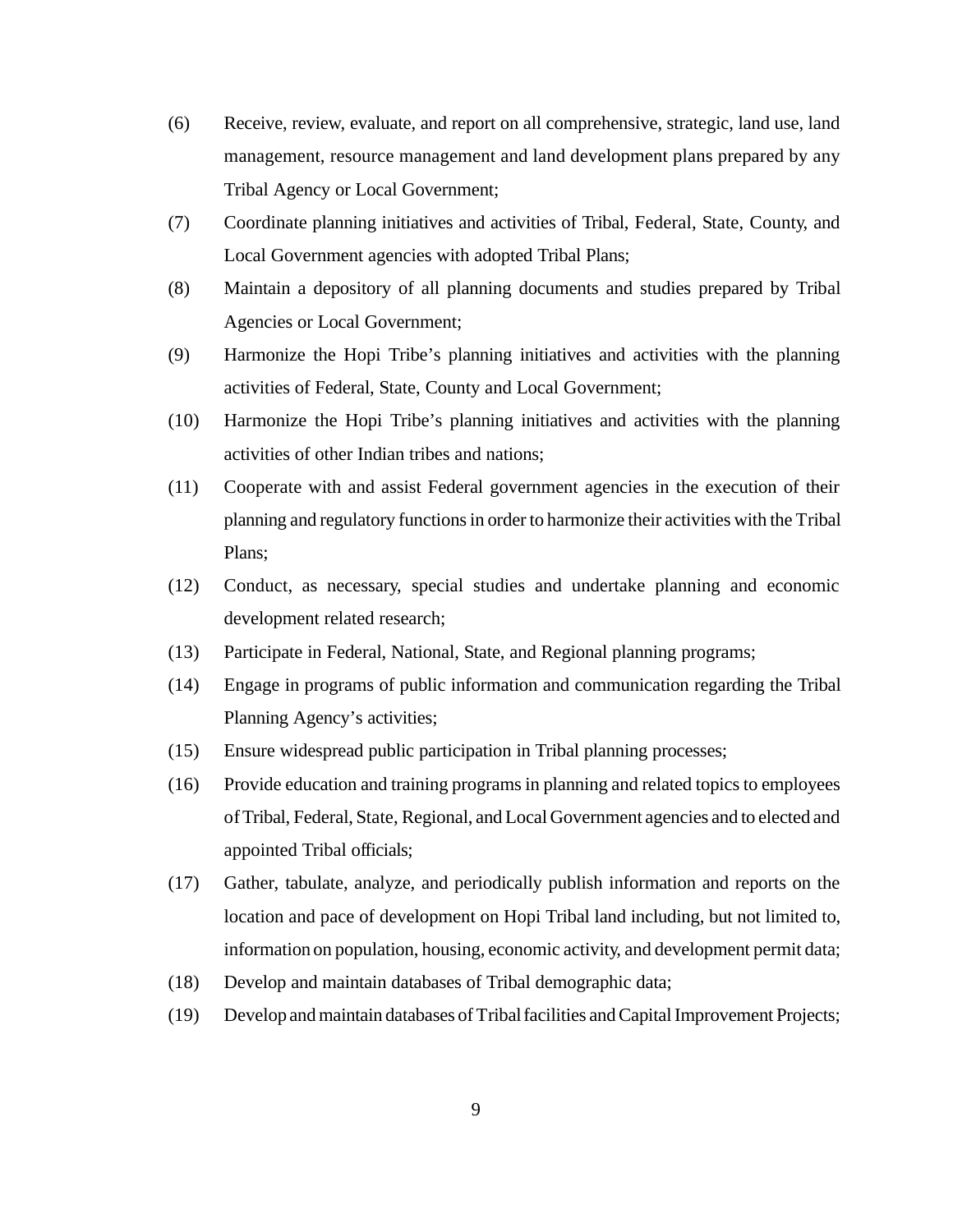- (20) Develop and maintain geographic information system databases in support of Tribal and Local Government planning, regulatory, and/or land use management activities;
- (21) Serve as a clearinghouse responsible for coordinating socio-economic data collection and data dissemination among Tribal, Federal, State, Regional and Local Government agencies, and the private sector;
- (22) Cooperate with Federal agencies to improve access to the statistical products, data, and information available from the Federal government;
- (23) Annually estimate the resident Reservation population;
- (24) Prepare, at least twice in each decade, a twenty-year population forecast in five-year intervals;
- (25) Prepare and administer site and subdivision development regulations consistent with adopted Tribal Ordinances and Plans;
- (26) Conduct planning studies that include facilitated public participation processes to locate construction of new Tribal facilities;
- (27) Prepare the Tribal Capital Improvement Program, Plan and Budget pursuant to Article 3.4. of this Ordinance; and
- (28) Serve as staff support to the Hopi Tribal Council and to issue Land Development Permits for applications approved by the Council.

#### **Section 2.1.5. Rules, Regulations, Orders, and Guidelines**

The Tribal Planning Agency is authorized to and shall adopt rules and regulations, and issue orders concerning any matter within its authority provided that such rules and regulations are adopted in accordance with the following:

- (1) Rules, regulations, and orders of the Tribal Planning Agency, other than rules concerning its internal organization and affairs, shall be adopted or issued only at the end of a thirty day public comment period;
- (2) All rules, regulations, and orders to be adopted or issued by the Tribal Planning Agency under this section shall be published in the *Tutuveni* with the first date of publication constituting the beginning of the public comment period; and
- (3) The Tribal Planning Agency shall not adopt guidelines in lieu of a rule.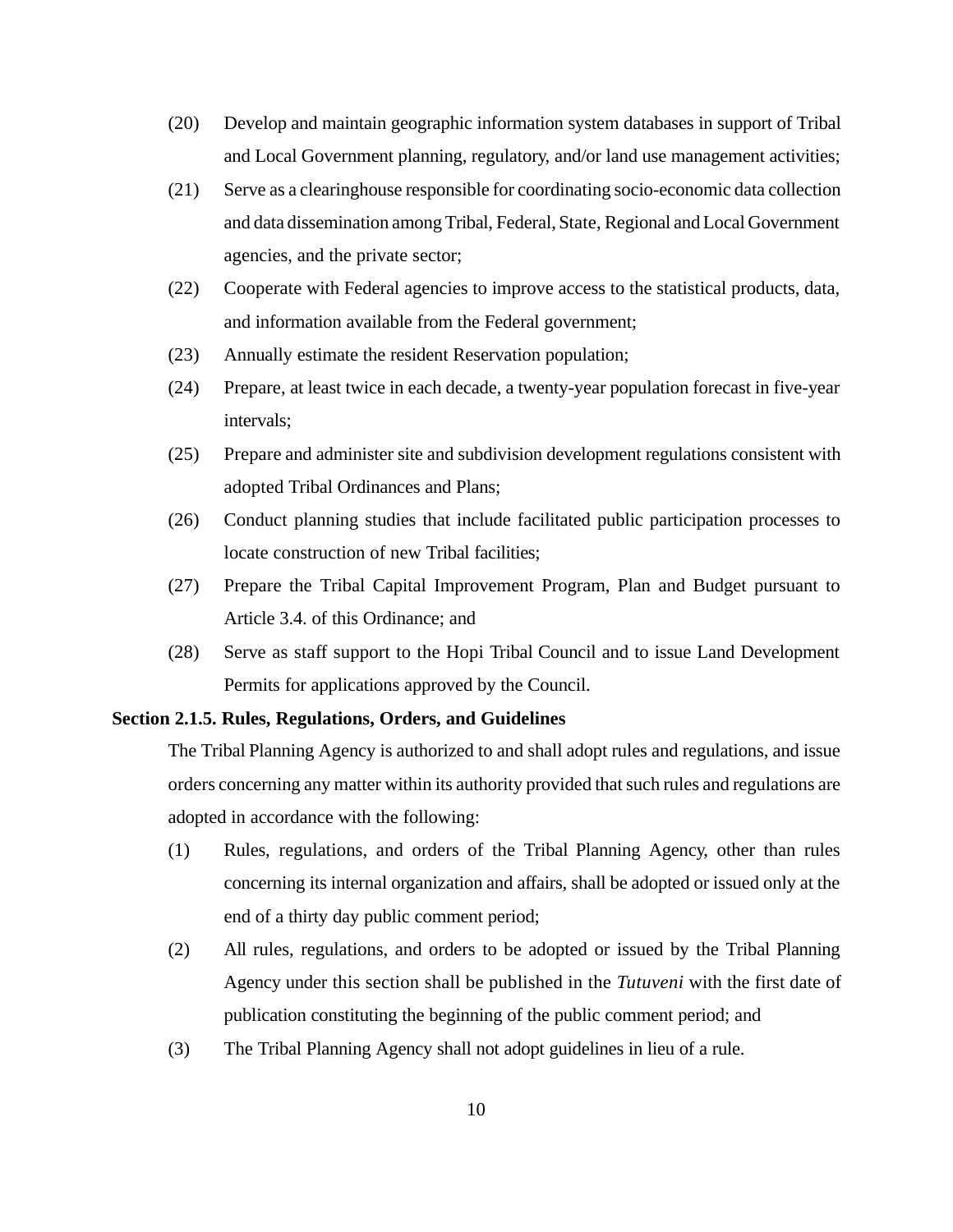The Tribal Planning Agency shall prepare and distribute guidelines in the form of sample ordinances, sample resolutions, sample regulations, technical reports, and related advisory information for use by Local Government planning agencies and other interested parties;

#### **Section 2.1.6. Biennial Report**

Within three (3) months following the end of FY 2002 and of each even-numbered fiscal year following, the Head of the Tribal Planning Agency shall prepare and submit a biennial report for the preceding biennial period to the Hopi Tribal Council. The report shall:

- (1) Analyze demographic, economic, social, and environmental trends affecting the Tribe;
- (2) Discuss the Tribe's progress in achieving goals and policies in adopted Tribal plans;
- (3) Describe activities carried out by the Planning Agency during the previous two years;
- (4) Describe activities carried out by Tribal government agencies and Local Governments pursuant to this Ordinance during the preceding two years;
- (5) Recommend changes in policies and legislation necessary to carry out the authorities of this Ordinance; and
- (6) Provide any other analysis, recommendations, and information deemed relevant.

Every employee of the Hopi Tribe and Local Government shall comply to the best of their ability with any request of the Tribal Planning Agency for advice, assistance, information, documents, or other material required for the preparation of this report.

# **CHAPTER 3 - TRIBAL PLANS**

#### **Article 3.1. General Provisions**

The Hopi Tribal Planning Agency shall prepare and maintain the Tribe's General and Specific Plans. New General and Specific Plans and updates to existing General and Specific Plans shall originate by Resolution of Hopi Tribal Council. The Resolution shall:

- (1) Authorize the Tribal Planning Agency to proceed with the preparation of a particular General or Specific Plan, or update; and
- (2) Establish a Plan Steering Committee to guide the particular plan-making process.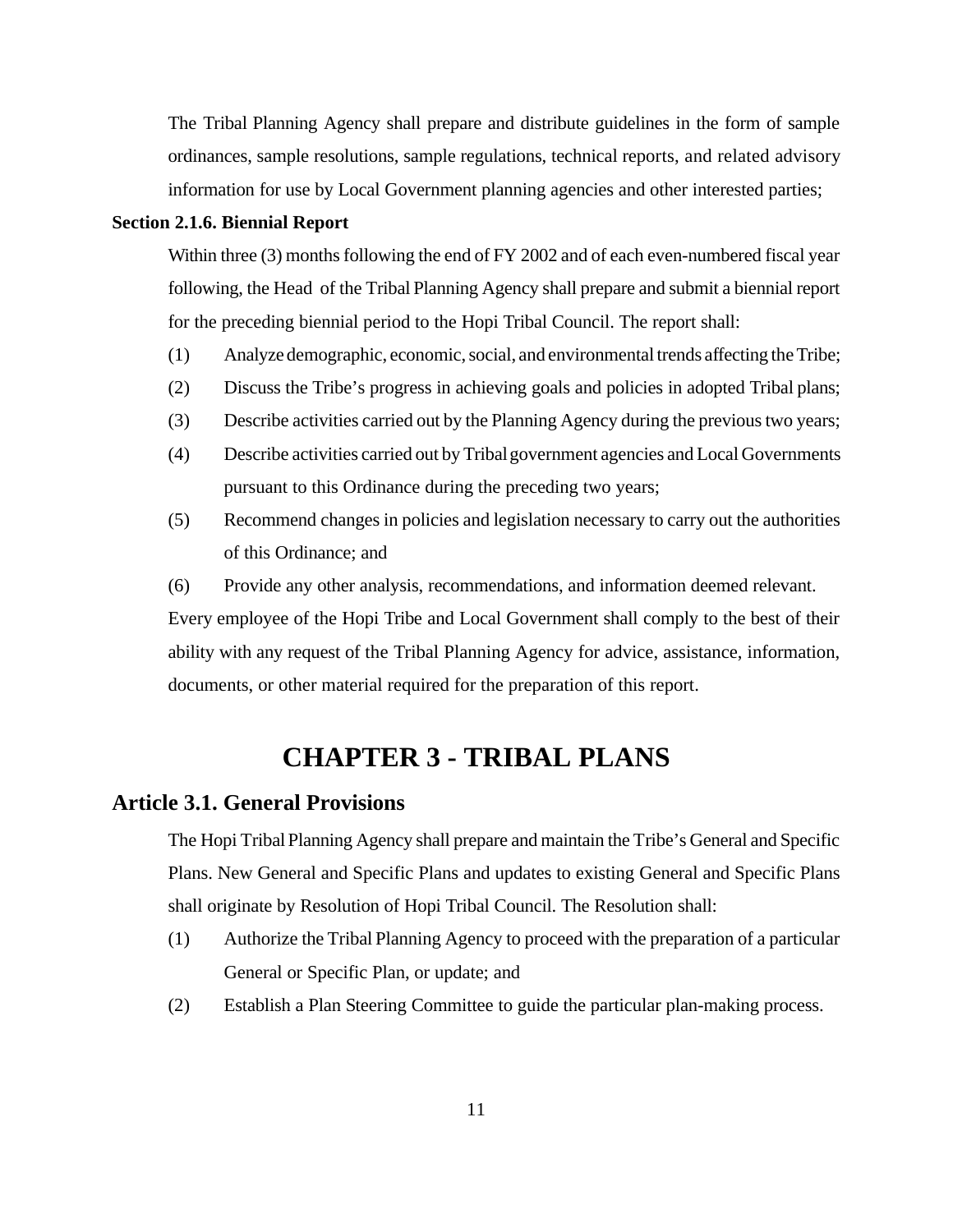#### **Section 3.1.1. Purpose of Tribal General and Specific Plans**

The purpose for creating Tribal General and Specific Plans is to decide the scientific, aesthetic, and orderly allocation and use of land, resources, facilities and services with a view to securing physical, economic and social efficiency, health, and well-being for the Hopi People and their communities.

#### **Section 3.1.2. Supporting Studies**

In preparing Tribal General and Specific Plans, the Tribal Planning Agency may undertake all necessary supporting studies that are relevant to the topical areas to be included in a particular Plan. The Agency may also use studies prepared by others.

# **Article 3.2. Tribal General Plans**

The Hopi Tribal Planning Agency shall prepare and maintain Tribal General Plans that address mid-range and long-range governance, land use, and development issues and goals.

#### **Section 3.2.1. Types of Tribal General Plans**

The Tribal General Plans shall consist of, but shall not be limited to:

- (1) a Tribal Strategic Organizational Plan;
- (2) a Tribal Comprehensive Land Use and Transportation Plan; and
- (3) a Tribal Strategic Land Use and Development Plan.

#### **Section 3.2.2. Scheduling, Scope, and Content of Tribal General Plans**

Tribal General Plans shall be revised and updated every five (5) years. The scope and content of each Tribal General Plan shall be set by Tribal Planning Agency staff and the Plan's Steering Committee within the specifications stipulated in Sections 3.2.4., 3.2.5., and 3.2.6. of this Ordinance.

#### **Section 3.2.3. Adoption and Amendment of General Plans**

Tribal General Plans and updates shall be adopted by Resolution of Tribal Council. The Tribal Planning Agency shall, on an annual basis, review adopted Tribal General Plans and may propose to Tribal Council amendments to a particular plan.

#### **Section 3.2.4. Tribal Strategic Organizational Plan**

The focus of the Tribal Strategic Organizational Plan shall be to ensure coordinated, integrated, and orderly governance by the Hopi Tribal Government. The Strategic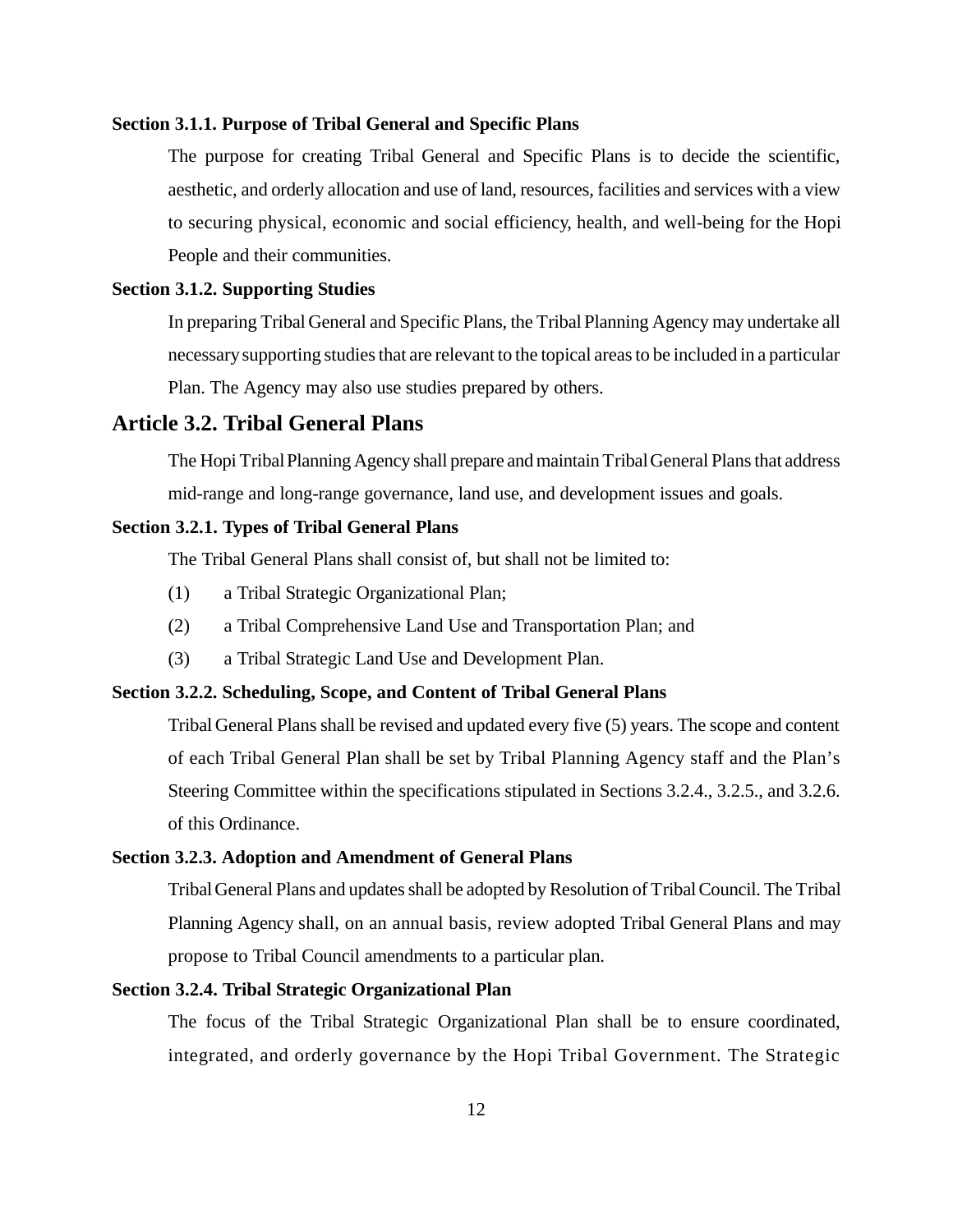Organizational Plan shall be a continuation of the planning process initiated in the *Hopit Pötskwaniat: Hopi Tribal Consolidated Strategic Plan of 1995*. The Plan shall be composed of the objectives and action steps that are intended to achieve delivery of needed government services to the Hopi People. It shall be a direction setting document, giving guidance to Tribal, Federal, State and County Agencies, and Local Governments. The Plan shall itemize goals, policies, and unilateral and multilateral actions in each of, but not limited to, the following areas.

- (1) Towards Self Governance and Self Sufficiency
	- (a) Area of Governance
	- (b) Area of Tribal Assets
	- (c) Area of Justice and Law Enforcement
- (2) Towards Preservation and Protection of Cultural Resources
	- (a) Area of Cultural Preservation & Protection
	- (b) Area of Language Preservation
- (3) Towards Quality of Human Services
	- (a) Area of Education
	- (b) Area of Health
	- (c) Area of Social Services
- (4) Towards Sustainable Community
	- (a) Area of Land Use and Tenure
	- (b) Area of Housing
	- (c) Area of Economic Development and Tourism
	- (d) Area of Public Facilities
	- (e) Area of Transportation
	- (f) Area of Public Utilities and Infrastructure
- (5) Towards Conservation and Effective Use of Natural Resources
	- (a) Area of Rangeland
	- (b) Area of Woodland
	- (c) Area of Wildlife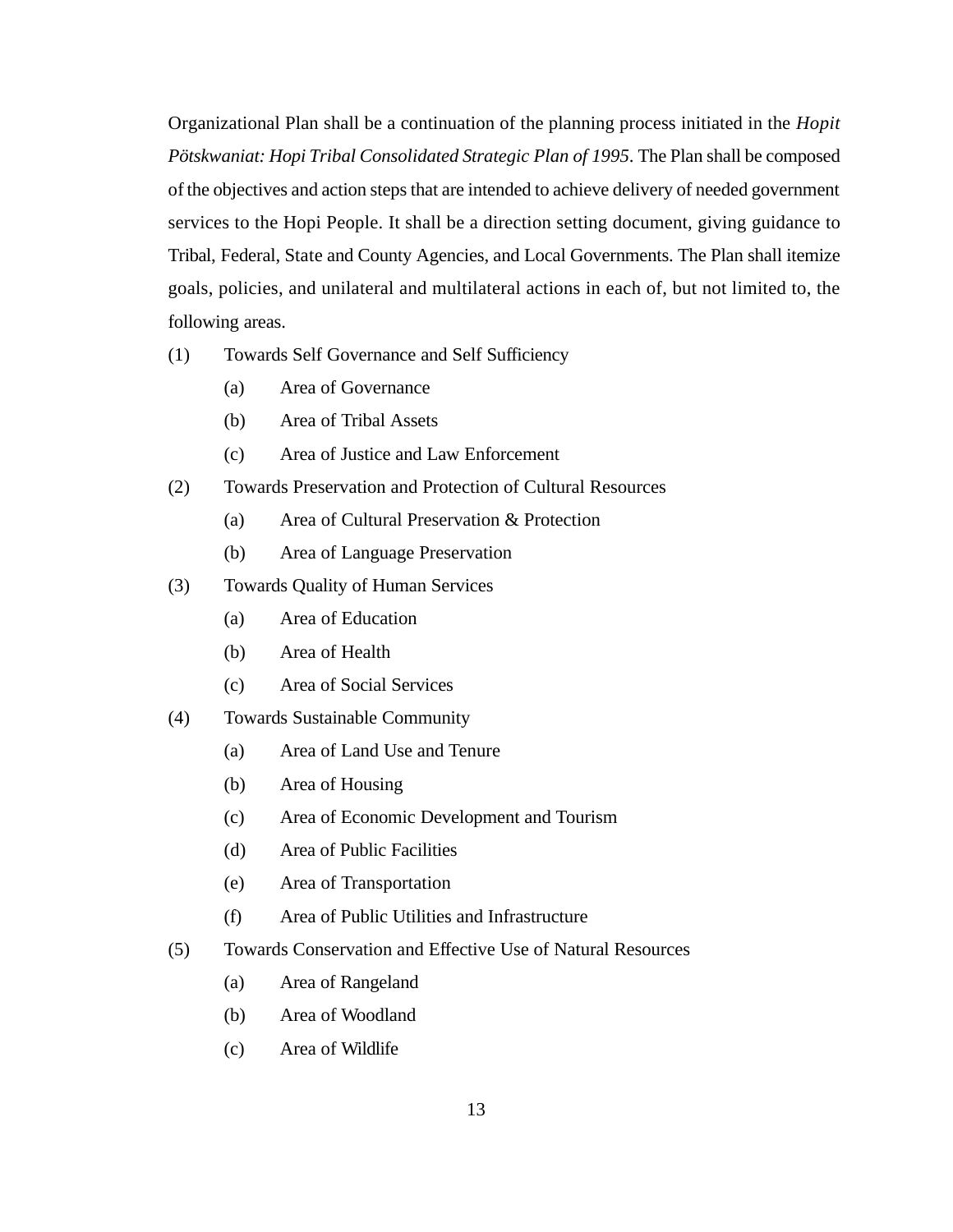- (d) Area of Water Resources
- (e) Area of Mineral Resources and Energy
- (f) Area of Agriculture
- (g) Area of Environment

# **Section 3.2.5. Tribal Comprehensive Land Use and Transportation Plan**

The Tribal Comprehensive Land Use and Transportation Plan shall be a vision based, longrange Plan that delineates, for the future, the Hopi People's vision of the desired structural configuration of Tribal land uses and the linkages among them. The Plan shall be based on an extensive public participation process and relevant supporting studies. It is meant to focus community resources on actions that will achieve long term community goals. It shall consider, in its development, existing conditions and the planning influences of future population growth, migration, and demographic change. It shall project the housing supply required to meet the need to reduce existing overcrowding and the demands of future population growth. It shall examine where to locate jobs and other economic opportunities to meet the demands of the available and future labor force. Based on these analyses, the Plan shall direct the expansion of Tribal land for residential, commercial, institutional, and special uses and the necessary transportation corridors to connect the areas of developed land use on a Regional scale. It will identify Community Growth Areas for the purposes of locating Tribal facility and infrastructure investment. This Plan shall be the basis for a Tribal zoning ordinance or regulation.

#### **Section 3.2.6. Tribal Strategic Land Use and Development Plan**

The scope of a Tribal Strategic Land Use and Development Plan shall be to ensure orderly development of land and facilities consistent with the Tribal Strategic Organizational Plan and the Comprehensive Land Use and Transportation Plans. It shall provide a mid-range, five (5) year strategic policy direction for Tribal, Federal, State, Regional, and Local Government actions on the Hopi Reservation. The Tribal Strategic Land Use and Development Plan shall be a continuation of the planning process initiated in the *Hopit Tunatya'at: Hopi Comprehensive Development Plan of 1988* and continued with the *Hopit Tunatya'at 2000: The Strategic Land Use and Development Plan*. The Tribal Strategic Land Use and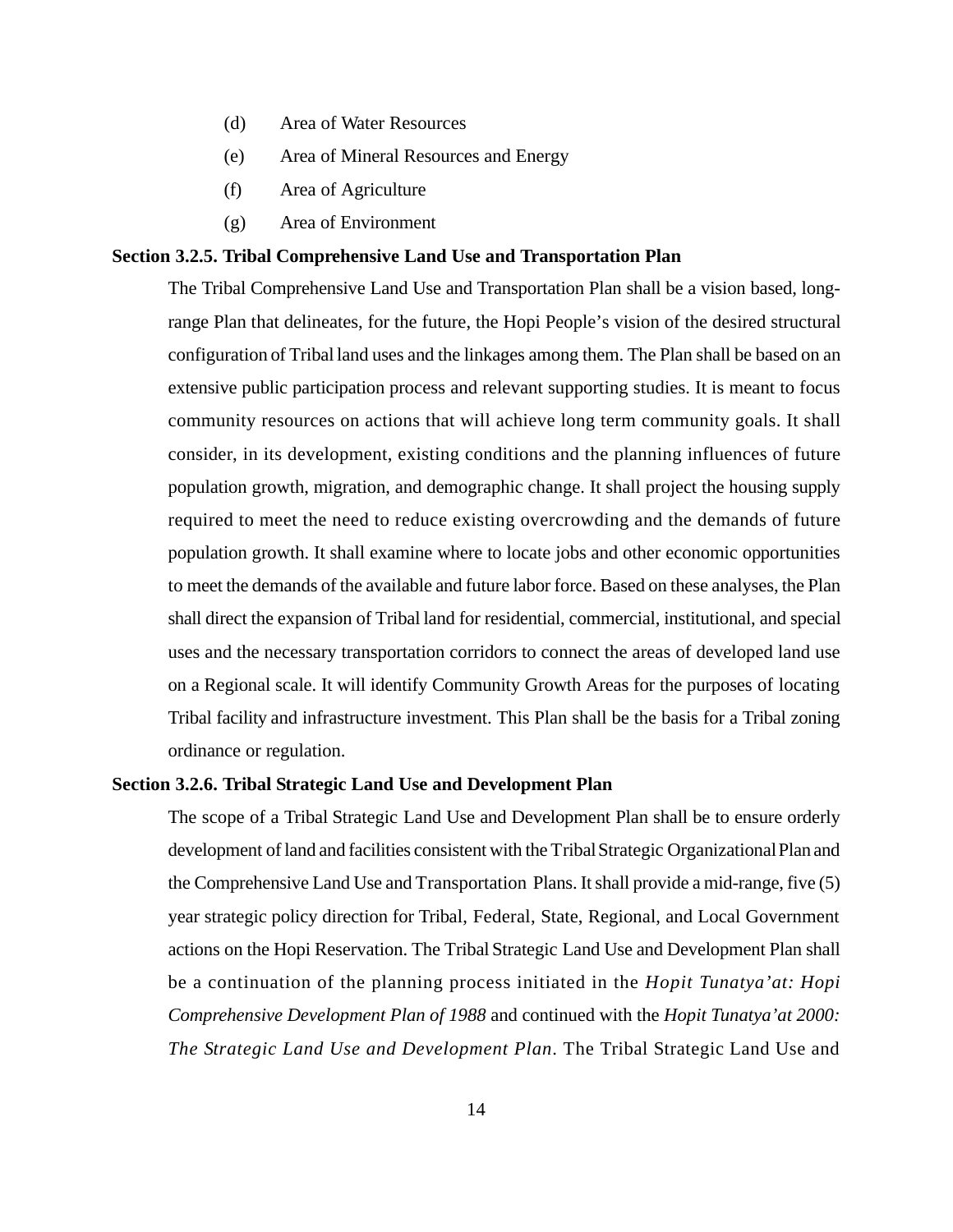Development Plan shall identify and locate critical development needs of the Tribe. The Plan will contain goal and vision statements, policies, and specify actions needed to accomplish the critical developments.

# **Article 3.3. Tribal Specific Plans**

The Hopi Tribal Planning Agency shall prepare and maintain Tribal Specific Plans that address short- and mid-range development goals of the Hopi Tribe in specific functional of development or in specific geographic areas.

## **Section 3.3.1. Types of Tribal Specific Plans**

Tribal Specific Plans may include, but shall not be limited to:

- (1) A transportation development strategy;
- (2) An economic development and tourism strategy;
- (3) A telecommunications and information technology strategy;
- (4) An energy development strategy;
- (5) Tribal and community facility development strategies;
- (6) A comprehensive housing strategy;
- (7) Public services plans;
- (8) Planned Community Development District plans;
- (9) Planned Community Development Plans; and
- (10) Local Government land use, transportation and infrastructure plans.

Tribal Specific Plans may be combined in single documents as needed and may focus on limited geographic areas.

#### **Section 3.3.2. Scheduling, Scope, and Content of Tribal Specific Plans**

The schedule under which Tribal Specific Plans will be created or updated will be established in consultation with senior Tribal government management staff. The scope and content for each Tribal Specific Plan shall be established by Tribal Planning Agency staff and the Steering Committee at the outset of each planning process.

#### **Section 3.3.3. Adoption and Amendment of Tribal Specific Plans**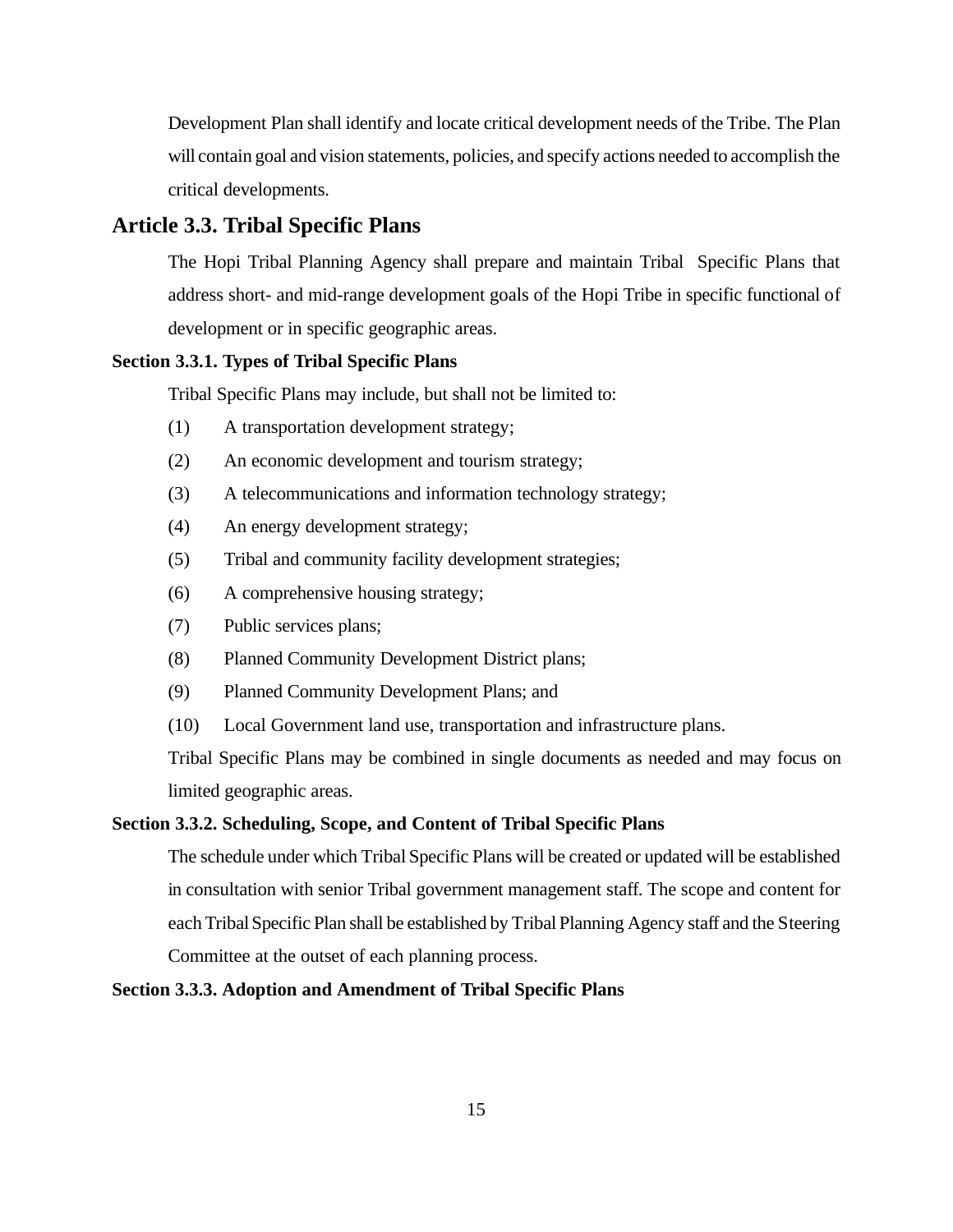Tribal Specific Plans shall be adopted by Resolution of Tribal Council. The Tribal Planning Agency shall, on a biennial basis, review Tribal Specific Plans and may propose amendments to particular Plans for adoption by Tribal Council.

# **Article 3.4. - Capital Improvement Program**

# **Section 3.4.1. Purpose**

The purpose of the Capital Improvement Program is to provide an implementation mechanism for Tribal General Plans and Specific Plans. The Capital Improvement Program shall consist of the projected five (5) year stream of expenditures needed to meet the development objectives contained in adopted Tribal Plans.

#### **Section 3.4.2. Components and Contents of the Capital Improvement Program**

- (1) The Capital Improvement Program shall consist of:
	- (a) a Capital Improvement Plan; and
	- (b) a Capital Improvement Budget;
- (2) The Capital Improvement Program shall include:
	- (a) a description of each proposed Capital Improvement Project, identification of the project proponent, project costs, sources of funds, planned year(s) of construction, construction expenditure stream by year, probable annual operating and maintenance costs, probable revenues, and a statement of the relationship of the project to Tribal Plans;
	- (b) a description of priorities used in selecting and scheduling projects;
	- (c) a projection of available funds for all Capital Improvements Projects during the five (5) year period;
	- (d) an estimate of indebtedness, if any, to be incurred by the issuance of bonds for Capital Improvements proposed over the five (5) year period; and
	- (e) a summary table showing, by year, beginning fund balances, projected revenues or sources of funds, projected costs of all Capital Improvements for that year, and ending fund balances.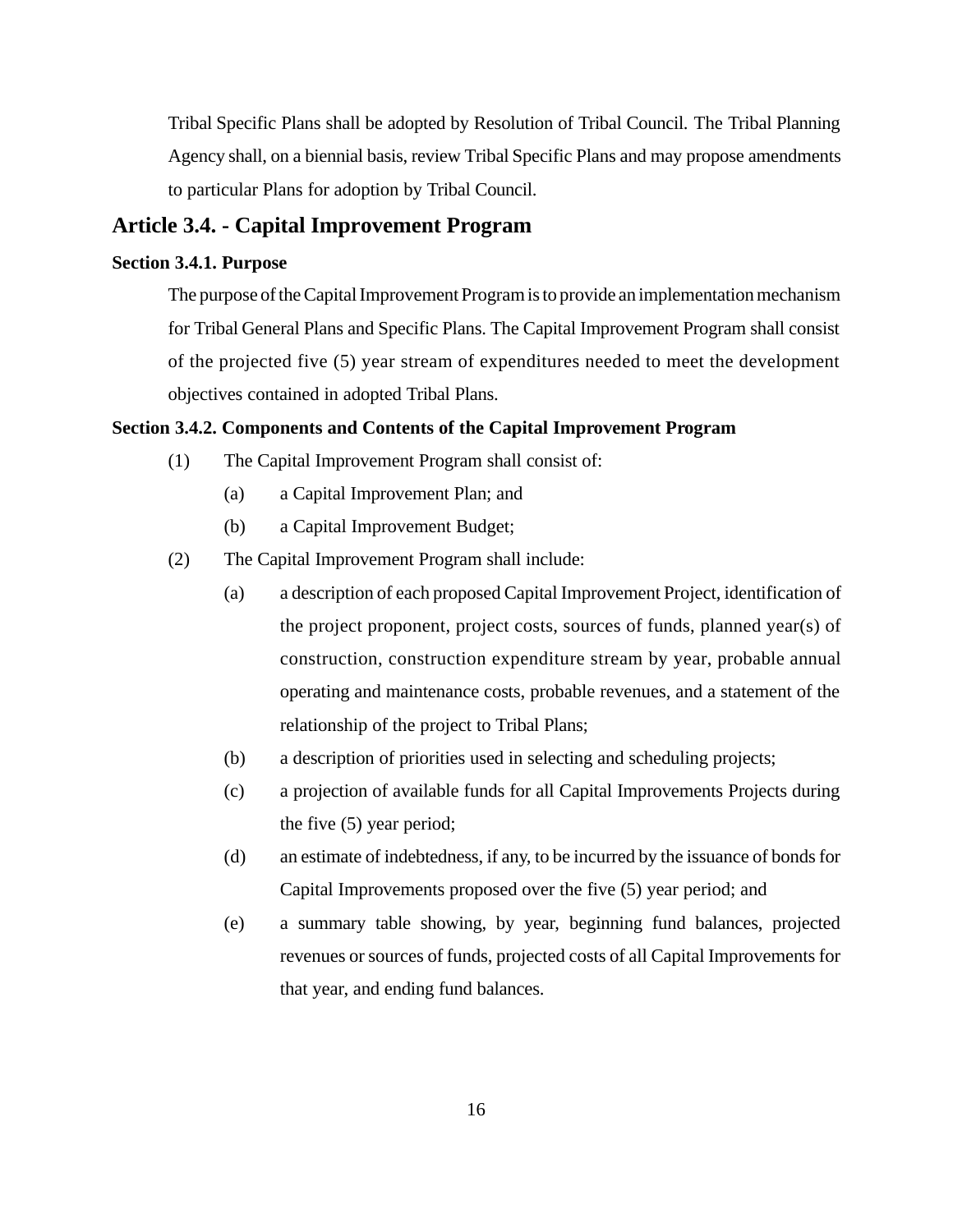#### **Section 3.4.3. Procedure**

The Tribal Planning Agency shall, annually, prepare a Tribal Capital Improvement Budget based on Capital Improvement Program. No later than August 1 of each year, the Tribal Planning Agency shall prepare and submit to the Budget Oversight Team or its successors, a comprehensive Tribal Capital Improvement Budget based on all projects in the Capital Improvement Program that have a projected expenditure in the fiscal year for which the Capital Improvement Budget is being prepared. The Budget Oversight Team shall review, evaluate, and finalize the Capital Improvement Budget. The Budget Oversight Team shall submit the final Capital Improvement Budget with the annual Tribal operations budget to the Council for consideration and adoption. The Tribal Planning Agency shall develop and shall periodically revise and publish criteria and related instructions and guidance for the inclusion in the Tribal Capital Improvement Program of proposed Capital Improvement Projects. The Tribal Planning Agency shall solicit proposals for Capital Improvement Projects, from every public sector agency that undertakes development projects on the Hopi Reservation in preparation of the Tribal Capital Improvement Program. As of the first fiscal year following adoption of this Ordinance, no funds for Capital Improvement Projects shall be encumbered or expended unless the Project is included in an adopted Tribal Capital Improvement Budget.

# **CHAPTER 4 - LAND DEVELOPMENT REVIEW**

# **Article 4.1. General Provisions**

#### **Section 4.1.1. Purpose**

The purpose of good site, subdivision and planned community development design is to create functional and attractive communities, to minimize adverse impacts, and to ensure a development project that will be an asset to a community. To promote this purpose site, subdivision and planned community developments shall comply with the Land Development Review procedure which is designed to result in desirable projects without adding unnecessarily to development costs. Specifically, this Chapter establishes the procedure for the Hopi Tribal Council to act upon permit applications for site, subdivision and Planned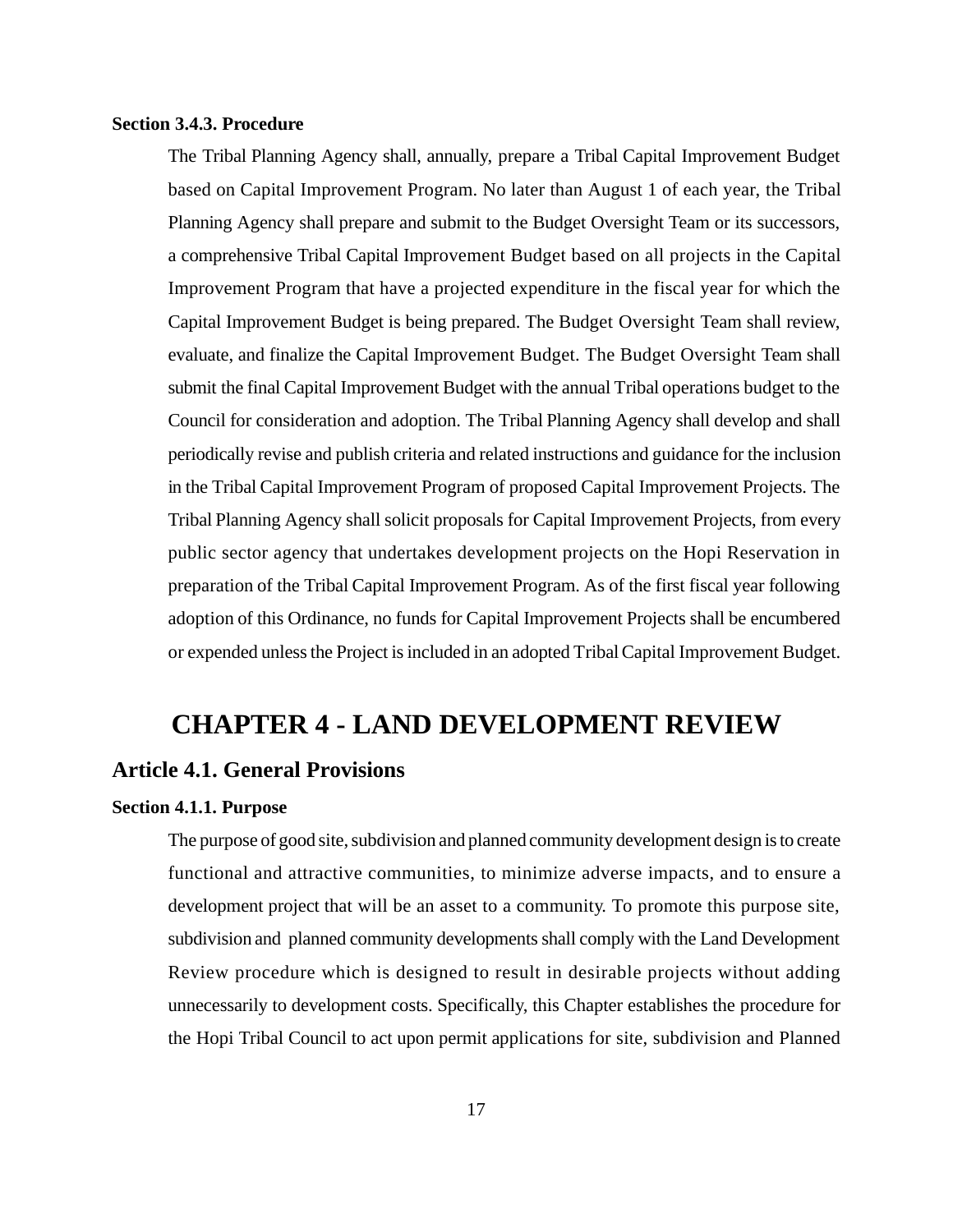Community Development of Tribal land. The procedure is intended to provide orderly and expeditious processing of such applications, and the issuance of Land Development Permits. The Land Development Review process will insure all tracts of land proposed for site, subdivision, or planned community development will be parcels and lots of appropriate size and configuration; insure the provision of sufficient set aside or dedication of land for construction of infrastructure and community facilities; and insure that adequate infrastructure is constructed to serve the proposed structural improvements that are to be made to a site, or the lots in a subdivision or planned community development. The documents to be submitted in the Land Development Permit Application are intended to provide the approving authority with sufficient information and data to assure compliance with all Tribal and Local Government ordinances, regulations, and Development Standards.

#### **Section 4.1.2. Applicability**

The Land Development Review procedure shall apply to all land development projects proposed for any site or tract of land in accordance Section 1.1.4. of this Ordinance except:

- (1) Single family detached residential development undertaken by an individual tribal member or her family on a parcel of land assigned to her that is within village or clan land holdings as described in ARTICLE VII - LAND, Section 1 of the Hopi Constitution and that is not part of a subdivision or Planned Community Development;
- (2) Infrastructure right-of-way development projects that are not part of a subdivision or Planned Community Development project;
- (3) Village projects funded entirely from the annual H-13 village appropriations or other business lease revenues and that are located within the traditional boundary of a Hopi village;
- (4) Construction of an addition to an existing principal improvement or structure, or of an accessory improvement or structure on a site, that is equal to or less than four hundred (400) square feet in plan and that is located within the interior boundary of any setbacks approved for the site;
- (5) Range improvement and fencing projects;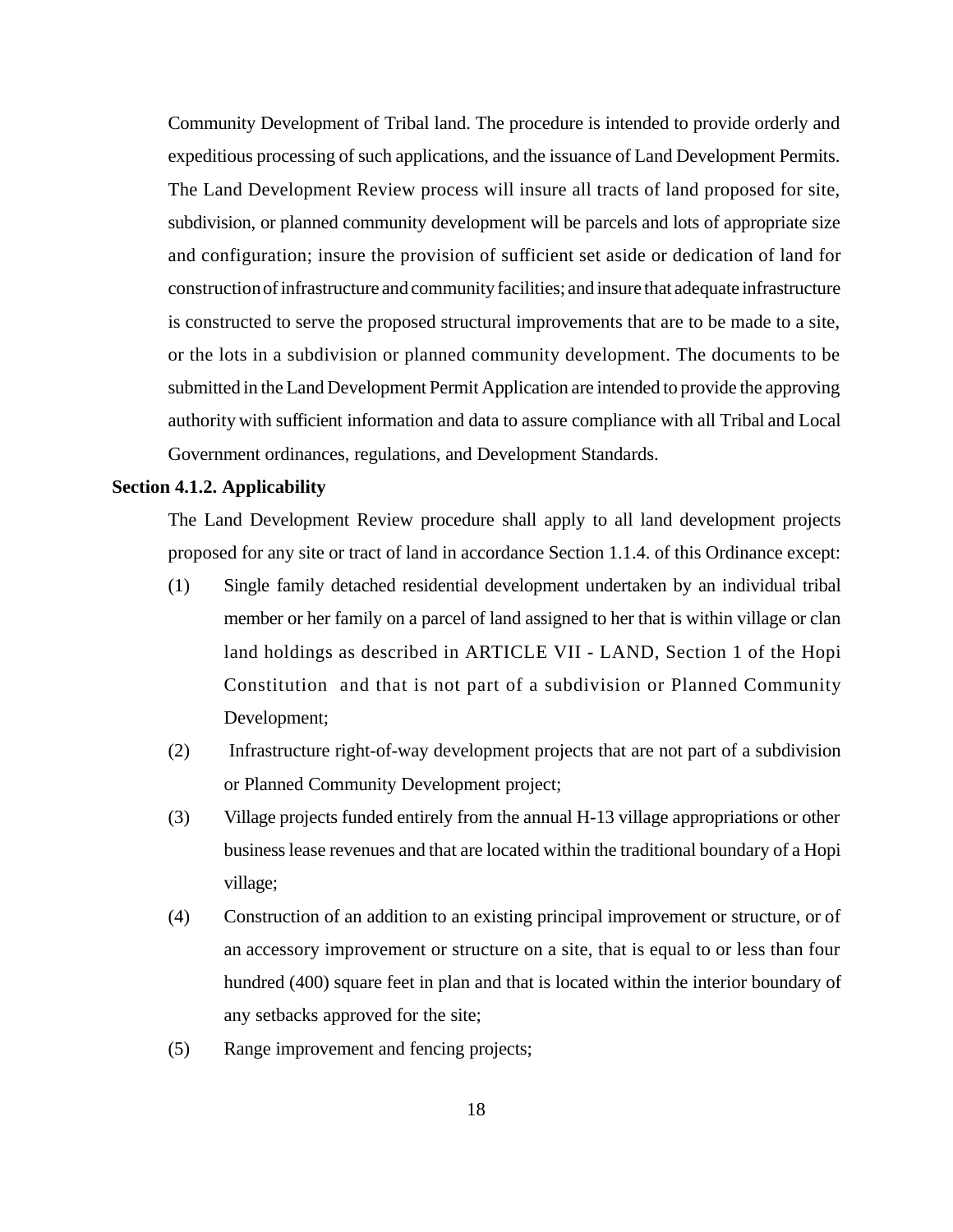- (6) Temporary construction staging areas that will be occupied for one (1) year or less;
- (7) Any project proposed for any existing Peabody Mining Lease; and
- (8) Any project in any Local Government jurisdiction which has adopted its own Land Development Review process consistent with this Ordinance.

Proponents of an excepted project, however, shall notify and register their project with the Tribal Planning Agency on a form or forms prescribed in accordance with Section 2.1.4. of this Ordinance. Use and/or development of land for traditional Hopi agricultural activity is excluded from the Land Development Review procedure.

# **Section 4.1.3. Types of Land Development Permits**

Development proponents may apply for any one of eight (8) types of Land Development Permits:

- (1) Site Development Residential Use;
- (2) Site Development Commercial Use;
- (3) Site Development Institutional Use;
- (4) Site Development Special Use;
- (5) Subdivision Development Residential Use;
- (6) Subdivision Development Commercial Use;
- (7) Subdivision Development Mixed Use; and
- (8) Planned Community Development.

#### **Section 4.1.4. Fees**

Development proponents and applicants may be charged reasonable fees for a pre-application conference and review of any Land Development Permit Application. Applicable fees shall be based on a fee schedule established by the Tribal Planning Agency under Section 2.1.4. of this Ordinance.

#### **Section 4.1.5. Land Development Standards**

Land Development Standards for site, subdivision, and planned community development shall be established in accordance with Section 2.1.4 of this Ordinance. Land Development Standards may include, but shall not be limited to:

(1) Site or lot layout and design;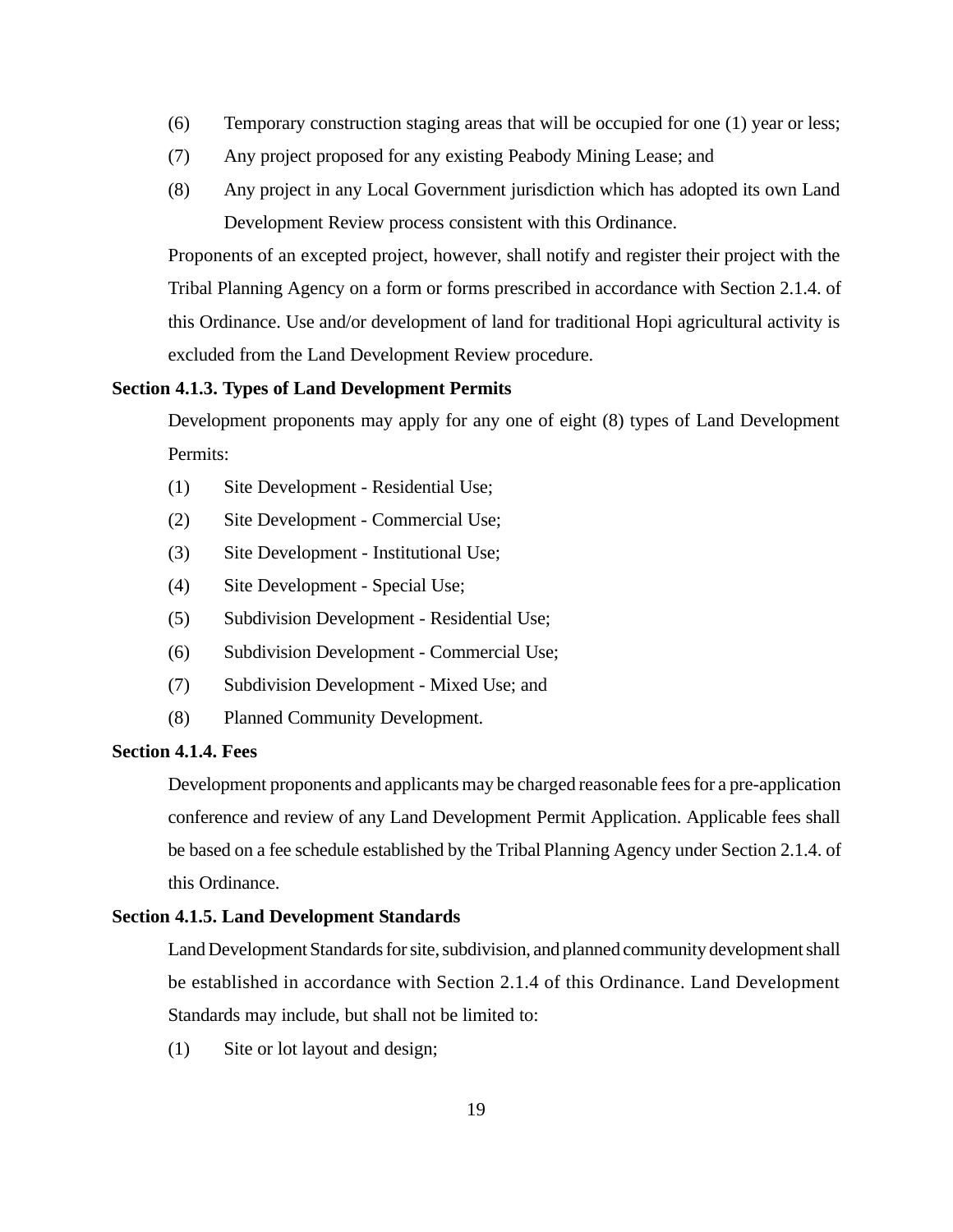- (2) Site and lot monumenting and recordation requirements;
- (3) Open space requirements;
- (4) Site or lot coverage and setback requirements;
- (5) Building heights and other Bulk Restrictions;
- (6) Parking requirements and layout;
- (7) Roads, streets, curbs, gutter, sidewalk, culvert and bridge requirements and design;
- (8) Building access requirements and design;
- (9) Street lighting, signs, furniture and street tree requirements and design;
- (10) Landscaping requirements and design;
- (11) Drainage and storm sewer requirements and design;
- (12) Infrastructure capacity threshold requirements;
- (13) Sanitary sewer and waste water treatment requirements;
- (14) Water supply requirements and design;
- (15) Electrical supply requirements and design;
- (16) Solid waste management;
- (17) Telecommunication facility requirements and design.

Where no Tribal development standard exists for a particular design aspect of a project, the Principal Planner may adopt an appropriate standard for that project based on current published professional standards.

#### **Section 4.1.6. Enforcement**

It shall be unlawful to proceed with construction of a Development Project without a Land Development Permit. Persons who do so or violate the provisions of this Chapter, shall be subject, as applicable, to the Hopi Tribal Civil Trespass Ordinance, Ordinance No. 52.

# **Article 4.2. Project Concept Plan and Pre-application Conference**

#### **Section 4.2.1. Purpose**

The purpose of the Project Concept Plan and pre-application conference is to provide the Tribal Planning Agency and other Tribal and Local Government staff with information about a proposed project; to afford an opportunity to identify project planning and design information needs, and procedural requirements; to critique, in the formative stages of a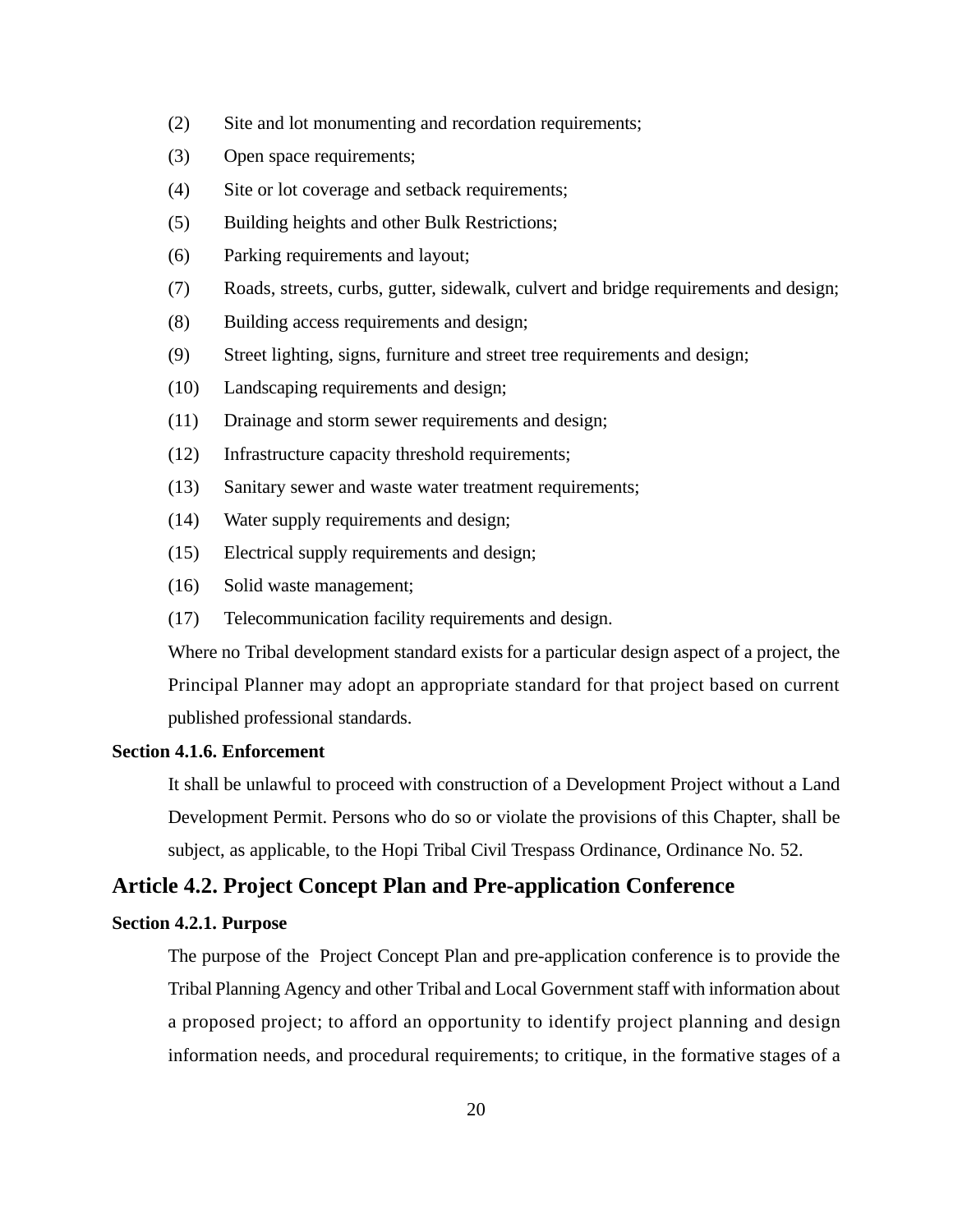project's development, the proposed design; establish the design standards by which the Land Development Permit Application will be evaluated for recommendation to the Hopi Tribal Council; and to identify possible development bonuses available to the project.

## **Section 4.2.2. Pre-application Conference**

In order to expedite Land Development Permit Applications and to reduce project planning, design and development costs, all proponent developers shall schedule a pre-application conference with the Tribal Planning Agency. The basis of the pre-application conference shall be the Project Concept Plan. A site visit may also be scheduled as part of the pre-application review process.

#### **Section 4.2.3. Project Concept Plan**

Applicants seeking a pre-application conference shall submit ten (10) copies of a Project Concept Plan no less than thirty (30) days prior to the pre-application conference. The Project Concept Plan, in map and text form, shall consist of:

- (1) A cover sheet denoting:
	- (a) The name of the project and the type of development proposed;
	- (b) Location and vicinity maps of the project area; and
	- (c) Name, address and other contact information of owner and applicant.
- (2) A plan sheet showing:
	- (a) External boundary of the proposed development site or tract and annotated with the geographic latitude and longitude coordinates of each corner point recorded in reference to the WGS84 geodetic datum;
	- (b) Boundaries and annotations of uses of all adjoining land parcels;
	- (c) Boundaries of all infrastructure rights-of-way within one thousand (1,000) feet of the proposed development;
	- (d) All known environmentally and culturally sensitive areas, and significant physical features within one thousand (1,000) feet of the proposed development site or tract; and
	- (e) All water wells within five thousand (5,000) feet of the project;
- (3) A plan sheet containing: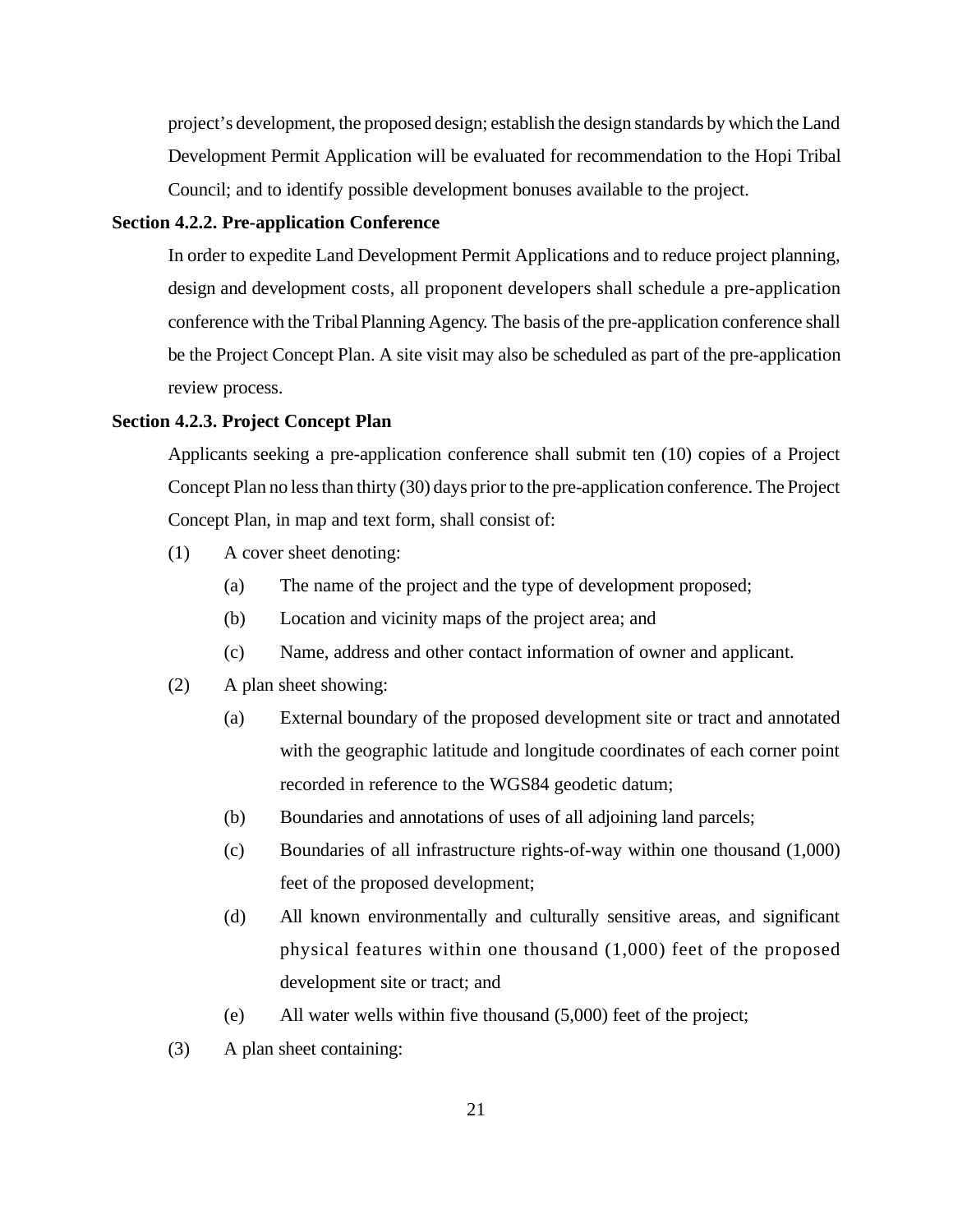- (a) Narrative description of the proposed project;
- (b) Sketch plan drawing of proposed site or subdivision infrastructure and structural improvements; and
- (c) Any available concept drawings or renderings of all proposed improvements; and
- (4) A schedule of known applicable regulatory requirements for the development.

If construction of the project is to be phased over a number of years, a concept plan drawing of the completed project shall be provided.

# **Section 4.2.4. Summary Report of Pre-application Conference**

A brief written summary of the pre-application conference shall be to provided the Development Proponent within ten (10) working days of completion of the pre-application conference meeting.

#### **Section 4.2.5. Pre-application Conference Not Binding**

The applicant shall not be bound by any pre-application conference or Project Concept Plan nor shall the Tribal Planning Agency or the Hopi Tribal Council be bound by any such review. Should a project substantially change as the result of a pre-application conference and the proponent wishes to proceed with the substantially revised project, and new Project Concept Plan and pre-application conference will be required.

## **Article 4.3. Land Development Permit**

## **Section 4.3.1. Filing Land Development Permit Applications**

In order to initiate a Land Development Project, the proponent shall file a draft Land Development Permit Application with the Tribal Planning Agency. The draft Application will then be reviewed for completeness within ten (10) working days. If found incomplete, the draft Application shall be returned to the Development Proponent noting the deficiencies. If found complete, the Development Proponent will be notified to submit an original and ten (10) copies of the Application for processing.

# **Section 4.3.2. Form of Land Development Permit Application**

Every Land Development Permit Application shall be clearly and legibly drawn. The size of the sheets shall be twenty-four (24) by thirty-six (36) inches. The map scale of any plan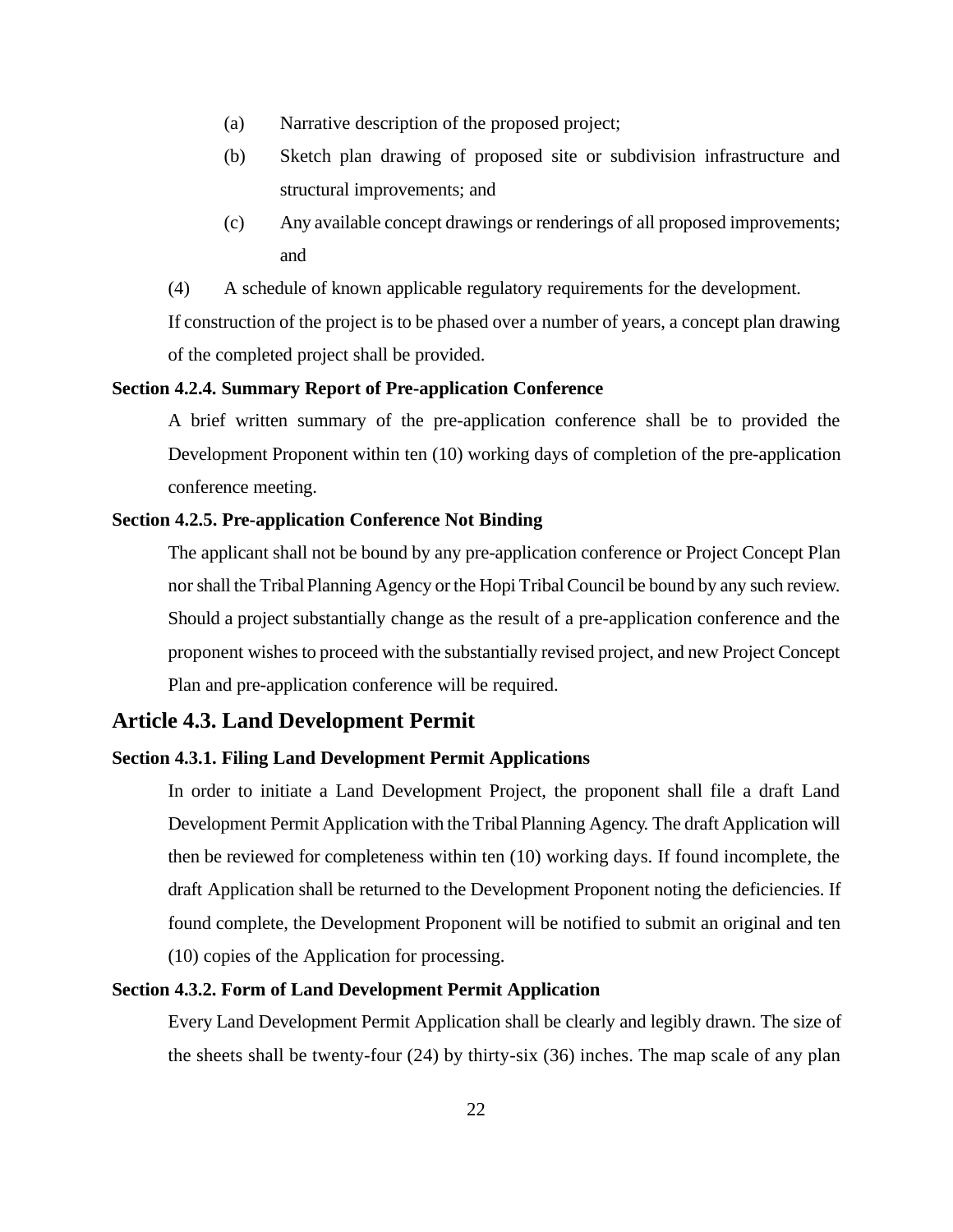drawings shall be at least one (1) inch equals two hundred (200) feet or larger. A north arrow and scale bar shall be included on all sheets with plan drawings. Each sheet, except the original set, shall be folded, and the entire set of sheets, in their numbered sequence for each required copy of the Application, shall be in separate bundles. Each bundle shall also contain the Land Development Permit Application checklist and copies of any supporting application documentation. The original set of plan sheets shall be submitted as a roll with the original supporting documentation bundled separately.

#### **Section 4.3.3. Content of Land Development Permit Applications**

The Land Development Permit Application may consist of the following information and drawings and any other information or drawings as may be determined by Tribal Planning Agency staff to be appropriate to the project.

- (1) An application form and check list as prescribed under section 2.1.4 of this Ordinance;
- (2) A plan cover sheet denoting:
	- (a) Project name;
	- (b) Type of Land Development Permit being sought;
	- (c) Date of application preparation;
	- (d) An index of application plan sheets;
	- (e) Citations to sources of design criteria and standards;
	- (f) Name, address and other contact information of owner and applicant;
	- (g) Name, signature, license number and seal of all licensed professionals involved in preparation of the application; and
	- (h) Signature and certification blocks for the Hopi Tribal Council and the Tribal Planning Agency; and
- (3) A contextual analysis drawing plan sheet(s) showing:
	- (a) a descriptive overview of the project;
	- (b) a descriptive overview the of tract or site;
	- (c) a descriptive overview of the local climate;
	- (d) an annotated location map of the project site within the State;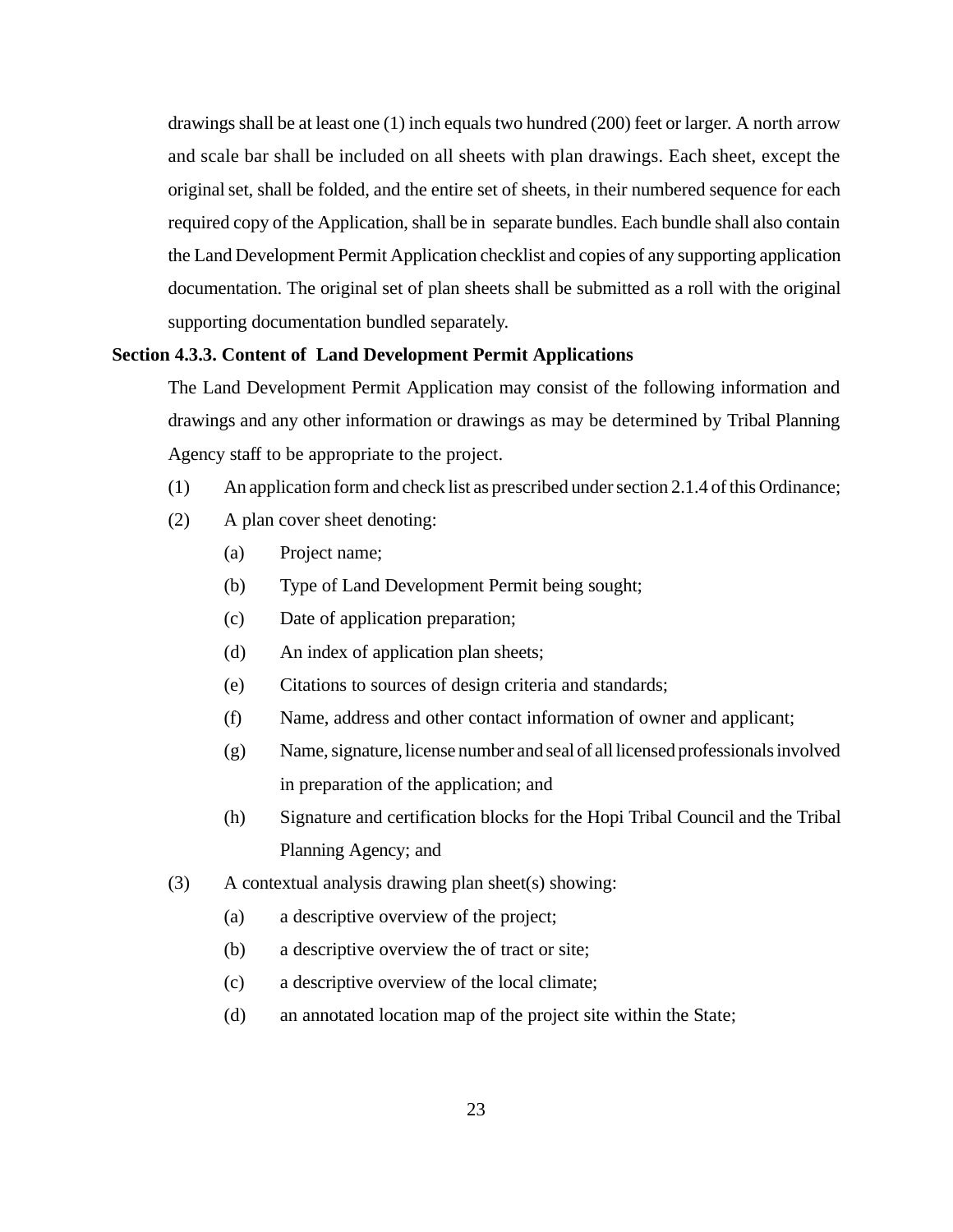- (e) an annotated location map of the project site within the local community and/or neighborhood;
- (f) a drawing showing surrounding land parcels annotated with current land uses or, if applicable, zoning designation;
- (g) a drawing showing surrounding land parcels annotated with future or planned land uses and/or, if applicable, zoning designations;
- (h) an annotated drawing showing the age and condition of surrounding buildings and structures;
- (i) an annotated drawing of neighborhood vehicular and pedestrian traffic generators;
- (j) an annotated drawing of surrounding vehicular circulation patterns;
- (k) an annotated drawing of surrounding pedestrian circulation patterns;
- (l) an annotated drawing of surrounding street and site exterior lighting patterns;
- (m) an annotated drawing of locations of existing utilities to the site: electrical supply, water supply, waste water lines, and telecommunications;
- (n) an annotated drawing of summer and winter sun-shadow patterns;
- (o) prevailing winds annotated by season and intensity; and/or
- (p) an annotated drawing of major land features, surface drainage patterns, geology and soils, and vegetation; and
- (4) A detailed existing conditions and characteristics plan sheet(s) showing:
	- (a) the boundary of the proposed development site or tract, the geographic coordinates (longitude and latitude reference to WGS 84 geodetic datum) of each corner point, and accurate contour lines drawn to intervals of one (1) foot to five (5) feet depending on topography (copies of U.S.G.S. maps are not acceptable) and that extend one hundred (100) feet beyond the development site or tract boundary line;
	- (b) the fifty (50), one hundred (100), and five hundred (500) year flood plain limits;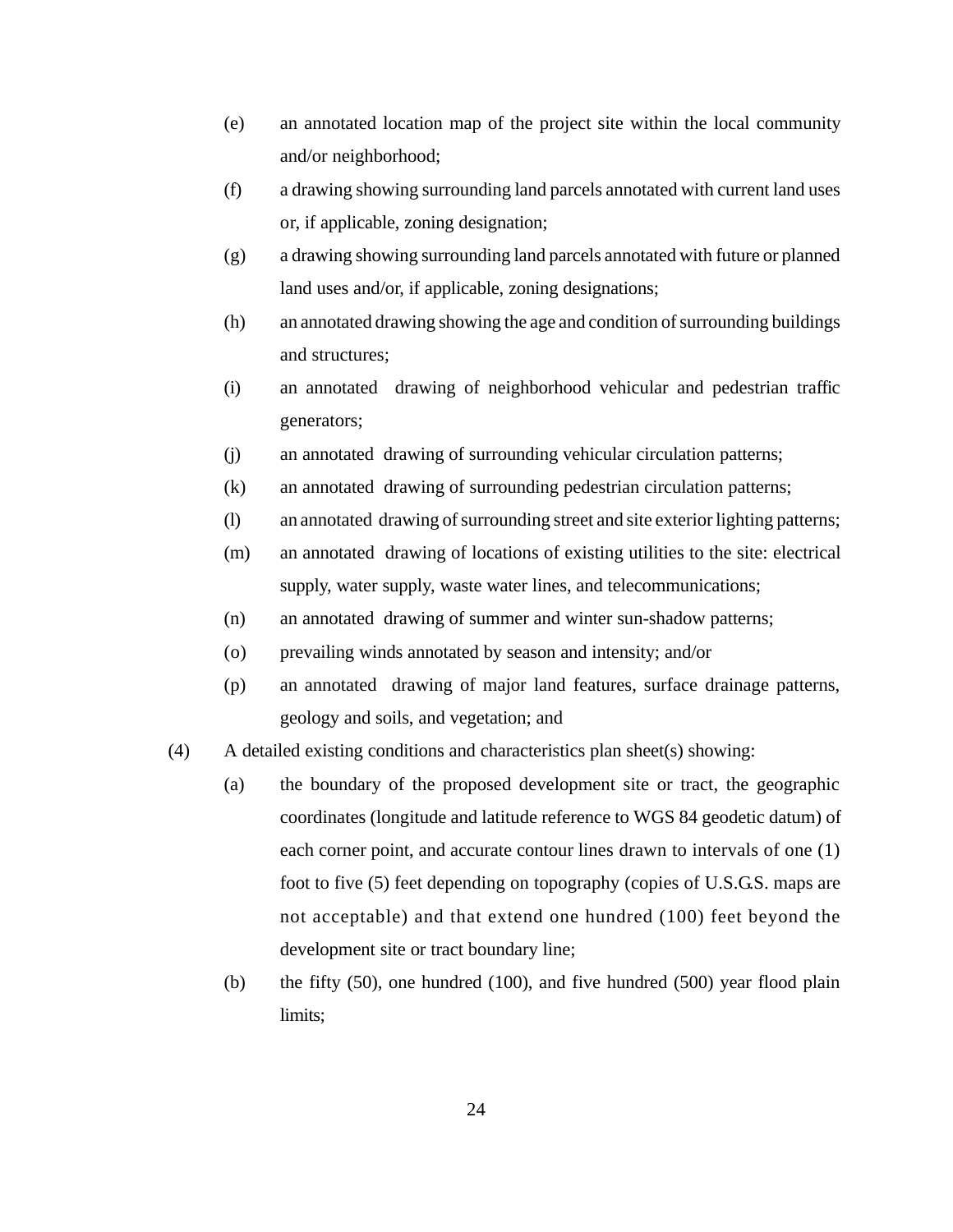- (c) the over-all dimensions of the development site or tract and its area in square feet and to nearest tenth of an acre;
- (d) a metes and bounds legal description of the development site or tract;
- (e) an annotated drawing showing setbacks from the boundary and a calculation of the buildable area(s);
- (f) an annotated drawing of adjacent streets, utility rights-of-way and on site or tract easements;
- (g) views into and from the site; and
- (h) noise patterns surrounding the site; and
- (5) An overall and detailed set of site or tract development plan sheets including, but not limited to:
	- (a) a layout plan showing the overall development project in relation to the site or tract boundary;
	- (b) a layout plan showing the footprint of any building improvement to the site and the on-site parking areas;
	- (c) all proposed subdivision lot, right-of-way, easement and public space dedication lines;
	- (d) a utilities plan showing the location and type of all proposed utility service installation for the site or tract;
	- (e) a landscaping and exterior lighting plan;
	- (f) a sign and marking plan;
	- (g) a grading plan; and
	- (h) a drainage plan including provision for the disposal of storm water; and
- (6) Copies of required Tribal Federal and State statutory and regulatory certifications and supporting documents.

#### **Section 4.3.4. Actions of the Hopi Tribal Council**

The Hopi Tribal Council may, at their discretion, table pending submission of additional information, deny, conditionally approve, or approve a Land Development Permit Application.